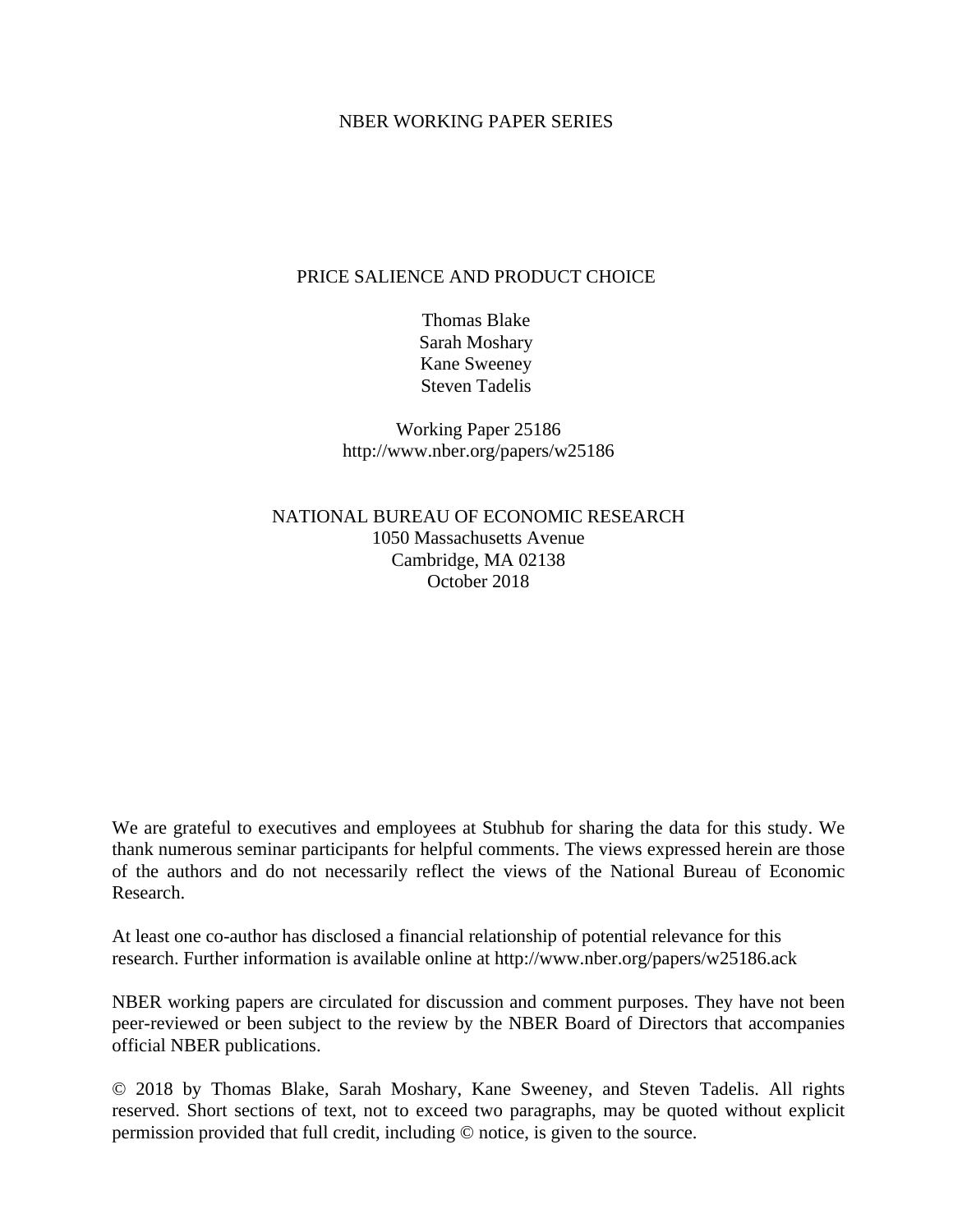Price Salience and Product Choice Thomas Blake, Sarah Moshary, Kane Sweeney, and Steven Tadelis NBER Working Paper No. 25186 October 2018 JEL No. C93,D12,D83,L11

#### **ABSTRACT**

We study the effect of price salience on whether a product is purchased and, conditional on purchase, the quality purchased. Consistent with our theoretical predictions, we find that making the full purchase price salient to consumers reduces both the quality and quantity of goods purchased. The effect of salience on quality accounts for at least 28% of the overall revenue decline. Evidence shows that the effects persist beyond the first purchase and impact even experienced users. Detailed click-stream data shows that price-obfuscation makes price comparisons difficult and results in consumers spending more than they otherwise would. We also find that sellers respond to the increased price obfuscation by listing higher quality tickets.

Thomas Blake eBay Research Labs 2065 Hamilton Ave San Jose, CA 94125 tomblake@gmail.com

Sarah Moshary University of Chicago Booth School of Business 5807 S Woodlawn Ave Chicago, IL 60637 Sarah.moshary@chicagobooth.edu Kane Sweeney Uber, Marketplace Optimization 1455 Market St #400 San Francisco, CA 94103 kanesweeney@gmail.com

Steven Tadelis Haas School of Business University of California, Berkeley 545 Student Services Building Berkeley, CA 94720 and NBER stadelis@haas.berkeley.edu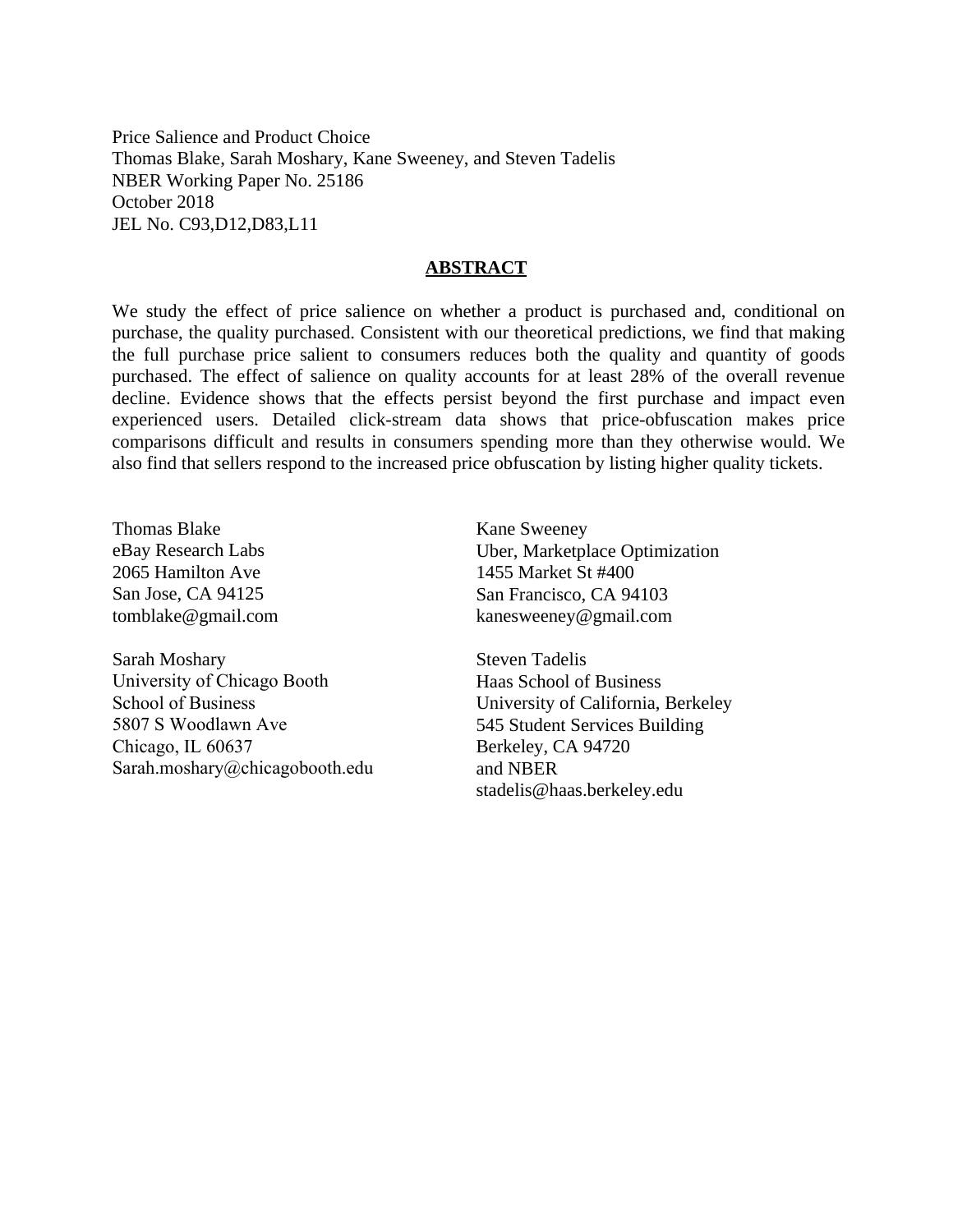# 1 Introduction

Textbook models of consumer choice assume that economic agents are fully rational and sophisticated in their ability to discern a product's true price, including fees, taxes, and possible add-on features. However, a growing literature demonstrates that consumers often struggle to determine final prices. For example, [Chetty et al.](#page-36-0) [\(2009\)](#page-36-0) document that tax salience affects consumers' decisions to purchase personal care goods in grocery stores, implying that consumers have trouble inferring final prices when taxes are not displayed on the shelf. [Morowitz et al.](#page-37-0) [\(1998\)](#page-37-0) find that students in a lab react less to surcharges presented as percentages rather than dollars, suggesting a cognitive difficulty in calculating prices. [Hossain and Morgan](#page-37-1) [\(2006\)](#page-37-1) present evidence that eBay buyers respond more to list price than to shipping  $\text{cost}^1$  $\text{cost}^1$ .

In this paper, we employ a large-scale field experiment to show that price salience not only affects a consumer's decision to purchase any product, but also which product to purchase. To illustrate our approach, consider the case of a percentage fee levied on all goods in a market. Price salience affects consumers along two margins. First, increasing salience makes all goods appear more expensive, impacting the extensive margin by leading more consumers to opt out of the market. Second, because a percentage fee levies a larger fee level for more expensive goods, salience changes the perceived marginal cost of quality. As a result, increasing salience encourages the consumer to substitute towards cheaper, lower-quality goods. The contribution of our paper is to offer a more complete analysis of the effect of price salience on consumers' choices by quantifying the importance of both margins.[2](#page-2-1)

<span id="page-2-0"></span><sup>1</sup>See also [Brynjolfsson and Smith](#page-36-1) [\(2001\)](#page-36-1) and [Sullivan](#page-37-2) [\(2017\)](#page-37-2), who considers resort fees and hotel rates. In a related vein exploring choices that are more demanding on cognition, [Allcott and Taubinsky](#page-36-2) [\(2015\)](#page-36-2) find that consumers underestimate the cost savings from choosing energy efficient lightbulbs, and [Abaluck and](#page-36-3) [Gruber](#page-36-3) [\(2011\)](#page-36-3) find that seniors place more weight on medical plan premiums than on expected out-of-pocket costs. See [DellaVigna](#page-36-4) [\(2009\)](#page-36-4) for an overview the literature.

<span id="page-2-1"></span><sup>&</sup>lt;sup>2</sup>In their working paper version, [Chetty et al.](#page-36-0) [\(2009\)](#page-36-0) note that the revenue effect is bigger than the quantity effect, which is potentially due to consumers switching to lower priced items. Their data is insufficient to investigate that possibility further.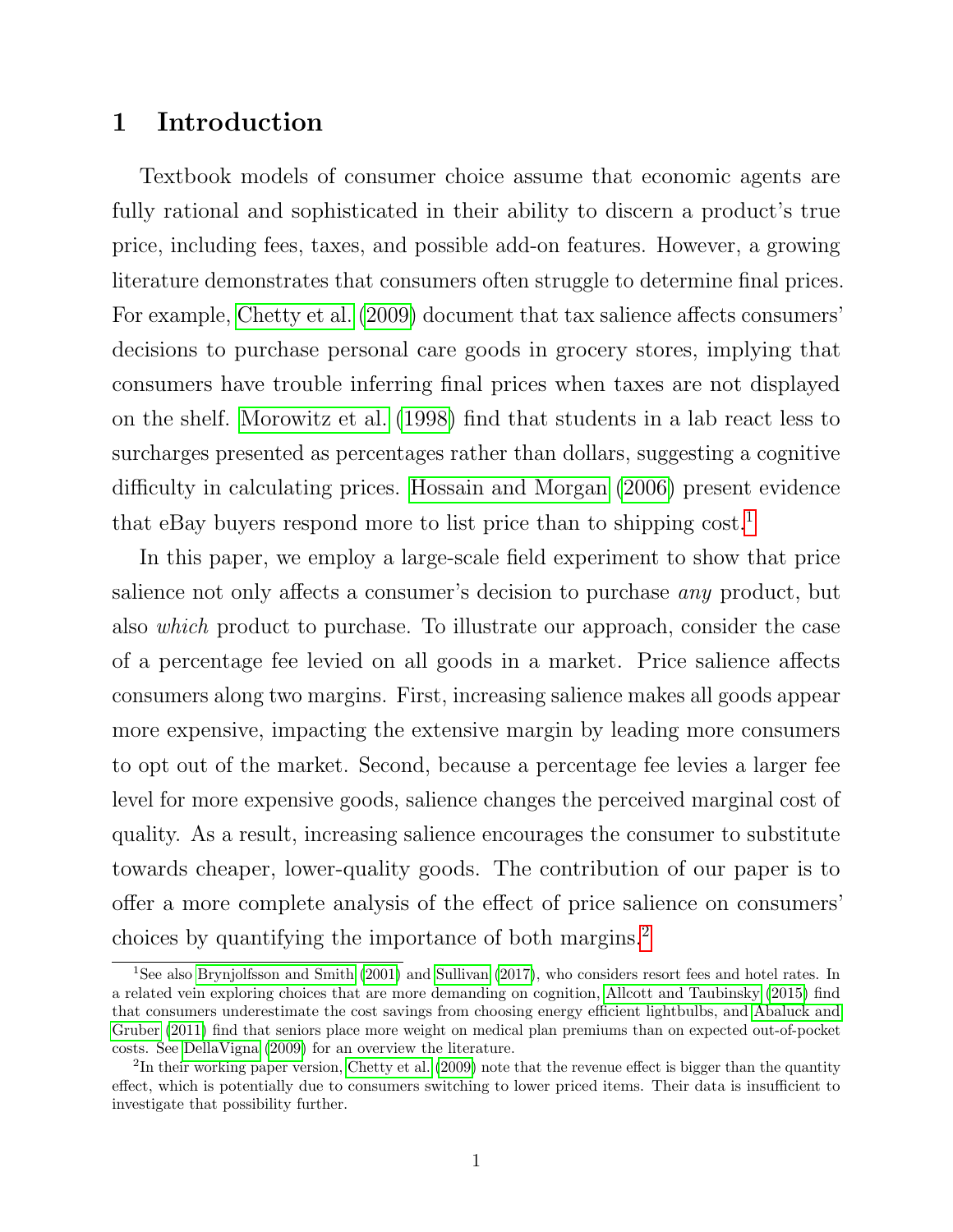We begin our analysis by developing a simple model of consumer choice in the spirit of [Bordalo et al.](#page-36-5) [\(2013\)](#page-36-5), which illustrates the impact of price salience on purchase decisions. The model demonstrates that if prices are made more salient—i.e., fees are listed clearly upfront—then consumers are not only less likely to purchase any good, but conditional on purchasing, they purchase lower quality goods.

We take these predictions to data generated from a large-scale field experiment conducted by StubHub, a leading online secondary ticket marketplace. Before the experiment was launched in August 2015, the platform used an Upfront Fee (UF) strategy, where the site showed consumers the final price including fees and taxes from their very first viewing of ticket inventory. The platform then experimented with a Back-end Fee (BF) strategy, where fees (such as shipping and handling) were shown only after consumers had selected a particular ticket and proceeded to the checkout page.

StubHub randomly selected 50% of users for the UF experience, while the remaining 50% chose tickets based on the seller's listing price, while the fee-inclusive price only appeared at the final checkout process. This provides exogenous variation in fee salience in a setting where we can collect detailed data on consumer choices, including choice sets, signals of purchase intent (e.g. product selection and clicks toward checkout), and final purchases. These rich data allow us to infer the effect of salience on both the extensive and intensive margins of product choice. Our empirical results support the model's predictions: price obfuscation distorts both quality and quantity decisions. A simple lower-bound estimate shows that the intensive margin accounts for at least 28% of the increase in revenue raised from Back-end Fees.

Further analysis of detailed individual-level clickstream data suggests that Back-end Fees play on consumer misinformation. UF users are more likely to exit before exploring any ticket, while BF users differentially exit at checkout, when they first see the fee. Furthermore, BF users go back to examine other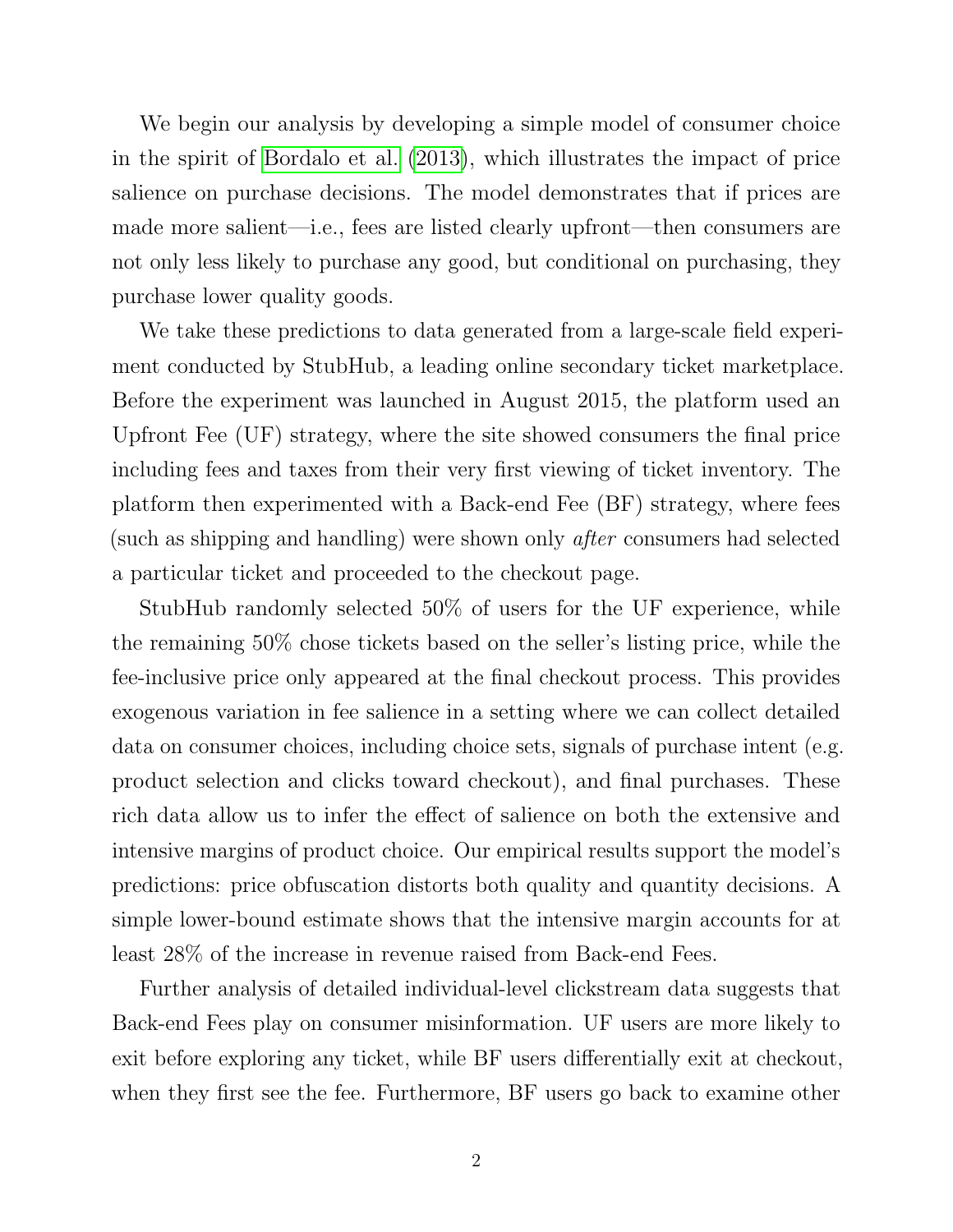listings more often than their UF counterparts. They are more likely to go back multiple times, which suggests that Back-end Fees make price comparisons difficult. Finally, Back-end Fees affect even experienced users, although on a smaller scale, which is consistent with consumers facing optimization costs even when they anticipate a fee, as in [Morowitz et al.](#page-37-0) [\(1998\)](#page-37-0).

Last, we investigate how sellers who list on Stubhub respond to the change in fee salience across the platform following the experiment's conclusion. Because the platform shifted entirely to the BF experience, which causes buyers to purchase more tickets, and in particular more expensive tickets, the two-sided nature of the platform should influence sellers to list more expensive, higher quality tickets. Using row-numbers as a proxy for quality, our analysis shows that sellers indeed choose to list higher quality tickets after the transition to the BF experience. Hence, consistent with [Ellison and](#page-36-6) [Ellison](#page-36-6) [\(2009\)](#page-36-6), we find that sellers respond to the change in buyer experience.

As a robustness check, we present evidence on price salience from an earlier experiment at StubHub performed in 2012, when the default user experience was BF. This second experiment randomized at the event- rather than userlevel, and therefore suffers from a separate set of vulnerabilities. Reassuringly, the results are broadly consistent with our findings from the 2015 experiment.

Our paper also contributes to studies of alternative methods of obfuscation, such as add-on pricing and partitioned pricing. [Ellison](#page-36-7) [\(2005\)](#page-36-7) and [Gabaix](#page-36-8) [and Laibson](#page-36-8) [\(2006\)](#page-36-8) explore models where some consumers ignore the price of complimentary goods (e.g. parking at a hotel) when making purchase decisions. Predictions from these models have been examined in recent empirical work, such as [Ellison and Ellison](#page-36-6) [\(2009\)](#page-36-6) and [Seim et al.](#page-37-3) [\(2017\)](#page-37-3). In the language of [Gabaix and Laibson](#page-36-8) [\(2006\)](#page-36-8), StubHub fees constitute surcharges rather than add-ons because they are unavoidable. Rather, we might interpret the StubHub fee as a form of partitioned pricing because it is broken out from the base price of the ticket (see [Greenleaf et al.](#page-37-4) [\(2016\)](#page-37-4) for a review of the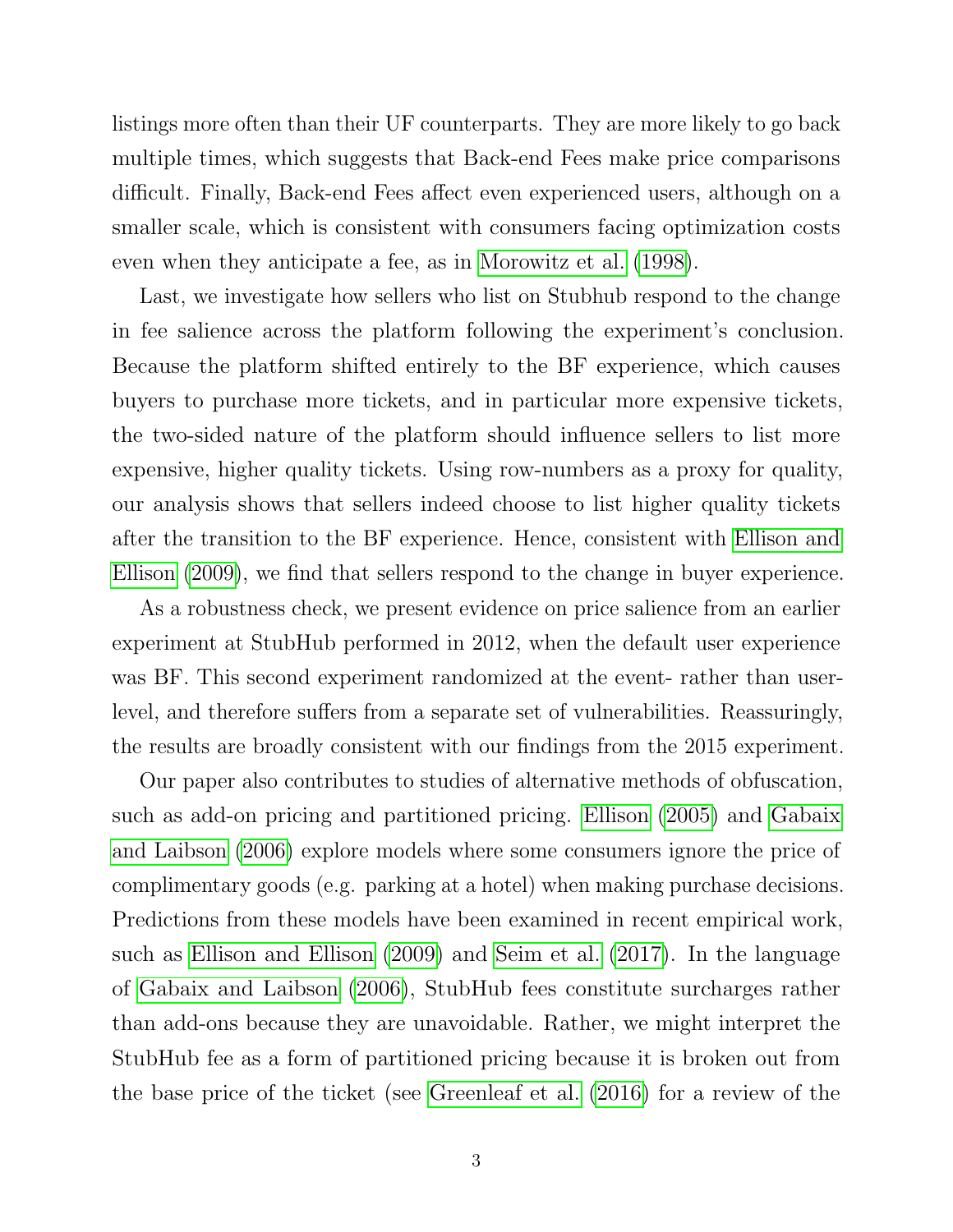partitioned pricing literature.) One interpretation of our findings is that salience amplifies the effect of partitioned pricing. Salience may therefore help explain the persistence of markups and price dispersion in online markets, as documented by [Brynjolfsson and Smith](#page-36-1) [\(2001\)](#page-36-1), among others.

The next section presents a simple model of price salience and derives empirical implications. Section 3 discusses the experiment run at StubHub, as well as the data used in the analysis. Section 4 describes robustness checks on the randomization, while section 5 presents our main results. Section 6 contains evidence on mechanisms and section 7 offers robustness checks based on a second experiment. Section 8 concludes.

## 2 A Model of Consumer Choice with Limited Fee Salience

Consider a consumer who makes purchase decisions under two regimes. In the first, which we call Upfront Fees (UF), the final purchase price including all fees is shown to consumers when they browse the set of available tickets. In the second, which we call Back-End Fees (BF), consumers observe only list prices when they browse available products, and fees are revealed only after a particular ticket is selected for purchase.

First, we consider a consumer's choice when she observes fees upfront. She is presented with a convex and compact set of available tickets J, where her utility  $v_j$  from ticket  $j \in J$  depends on its price  $p_j$  and quality  $q_j$  (e.g. section and row, delivery method, etc.) as follows:

$$
v_j = \theta q_j - p_j.
$$

The consumer's willingness to trade off quality for money is captured by her type  $\theta \in [0, \bar{\theta}]$ . Let 0 denote the outside option, with  $q_0 = p_0 = 0$ . Figure [1](#page-6-0) illustrates her optimization problem: the set J of available tickets lies on and above the curved line, and the dashed line  $v_0 = 0$  marks the consumer's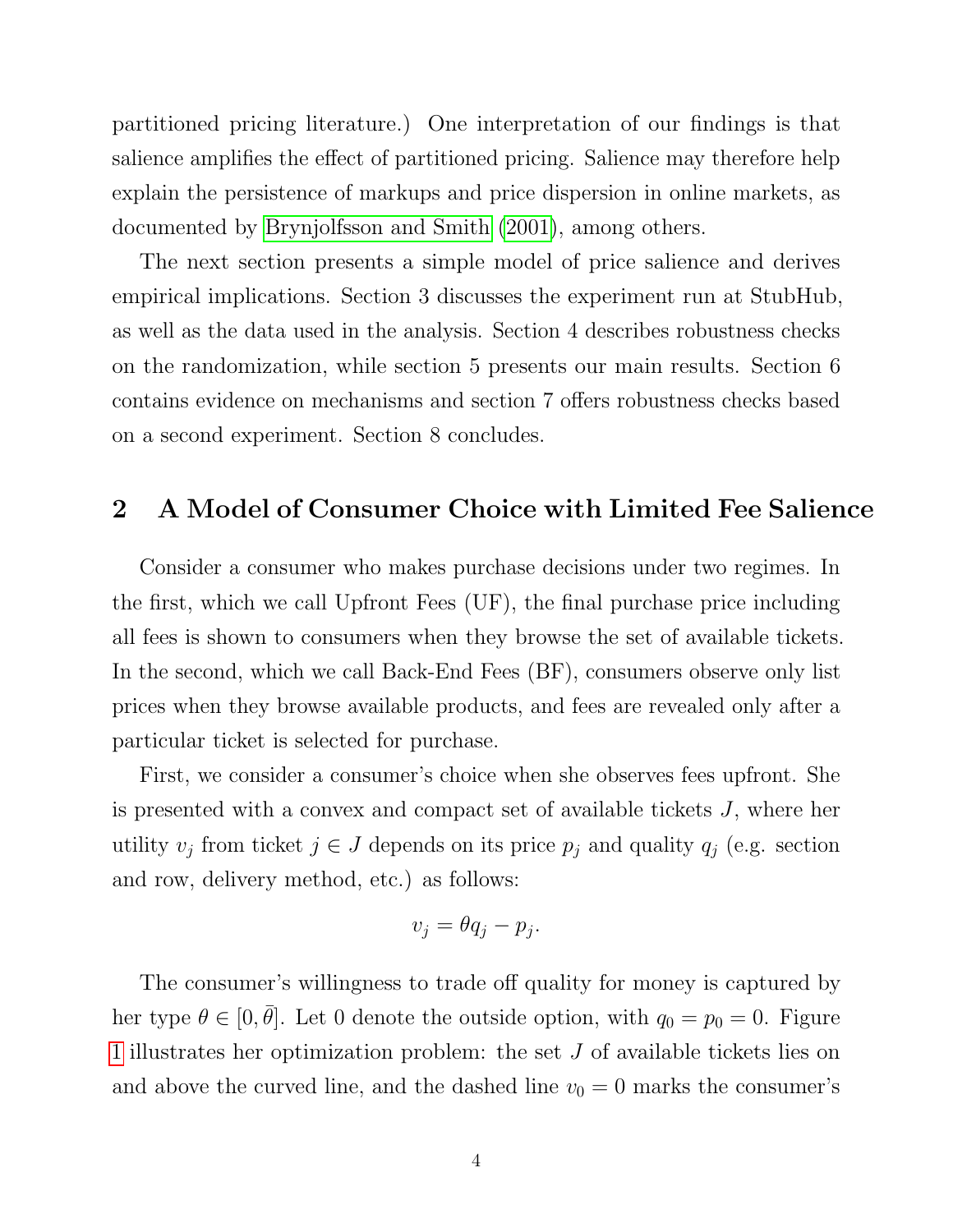Figure 1: Optimal Ticket Choice

<span id="page-6-0"></span>

indifference curve from not purchasing. The consumer chooses the ticket  $j^* \in J$  on her highest indifference curve, yielding a utility of  $v^* > 0$ . A higher  $\theta$  consumer will purchase a higher quality ticket at a higher price. For consumers with low enough values of  $\theta$  (less steep indifference curves in Figure [1\)](#page-6-0), their indifference curve  $v_0 = 0$  lies fully below the set J, and they will not purchase any ticket. It therefore follows that given a set of tickets J, there exists a threshold type  $\leq$  $\theta > 0$  such that a consumer of type  $\theta$  will purchase a ticket if and only if  $\theta >$  $\frac{6}{1}$  $\theta$ .

We model consumer optimization with Back-end Fees as a shift in the boundary of J. Namely, her choice now depends on the *perceived* price  $\tilde{p}_j$  of ticket  $j$  rather than its true final price. This is akin to reducing the salience of prices relative to quality as in [Bordalo et al.](#page-36-5) [\(2013\)](#page-36-5) and is also similar to the way [Finkelstein](#page-36-9) [\(2009\)](#page-36-9) models salience. The consumer then selects  $j \in J$ to solve her optimization problem:

$$
\max_{j \in J} \tilde{v}_j = \max_{j \in J} \ \theta q_j - \tilde{p}_j
$$

where the perceived price of not purchasing a ticket is also zero,  $\tilde{p}_0 = p_0 = 0$ .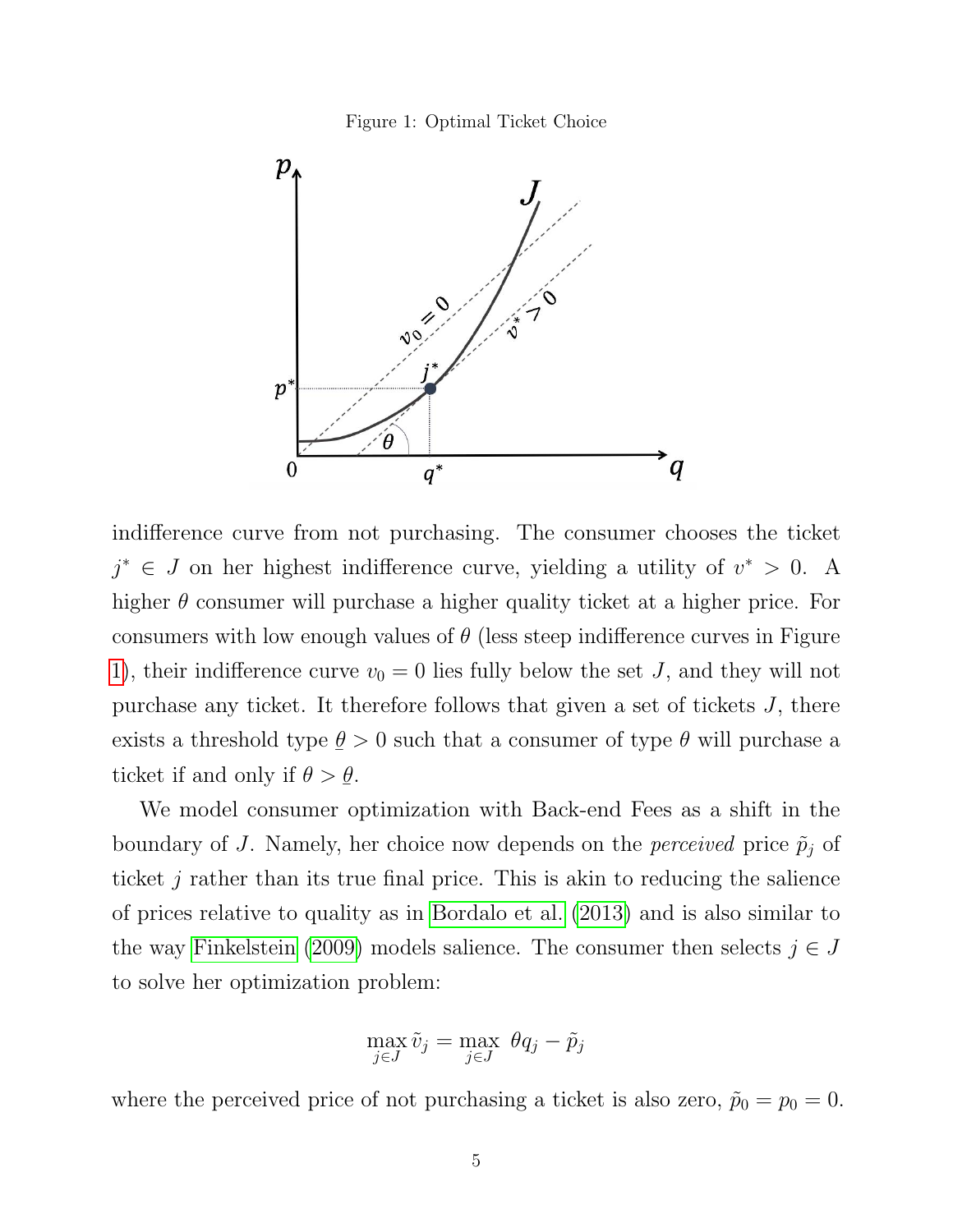

<span id="page-7-0"></span>

The established view on price salience is that  $\tilde{p}_j < p_j$ . That is, when fees are obfuscated, prices appear lower to consumers than they actually are, as illustrated in Figure [2.](#page-7-0) The true price-quantity frontier is still  $J$ , however when the consumer chooses a ticket for purchase she perceives the frontier to be  $\tilde{J}$ , choosing the ticket  $\tilde{j}^*$  which has quality  $\tilde{q}^*$  and *perceived* price  $\tilde{p}^*$ .

Upon reaching the checkout and purchase phase, the ticket's *actual* price including all fees—is revealed to be  $\tilde{p}' > \tilde{p}^*$ . We assume, however, that the consumer will continue with the purchase at this final stage of the purchase funnel rather than go back to the selection stage with a newfound understanding that the true choice set is  $J^3$  $J^3$ .

Recall that the set of consumers with  $\theta$  <  $\frac{6}{1}$  $\theta$  will prefer not to purchase if they perceive the set of tickets to be J. Some of these consumers, however, will select a ticket for purchase if they perceive the set of tickets to be  $\tilde{J}$ . It follows immediately that there exists a threshold type  $\tilde{\theta} \in [0, \theta]$  such that a  $\frac{6}{10}$   $\frac{6}{10}$   $\frac{6}{10}$   $\frac{6}{10}$ consumer of type  $\theta$  will purchase a ticket if and only if  $\theta$  >  $\leq$  $\tilde{\theta}$ . Hence, the

<span id="page-7-1"></span><sup>3</sup>Several frictions could prevent consumers who reach checkout from going back to purchase a different ticket, such as loss aversion or the anticipation of re-optimization costs (e.g. having to calculate the fee for each set of tickets). We remain agnostic as to which of these best explain why consumers do not re-optimize, which is what we find in the data.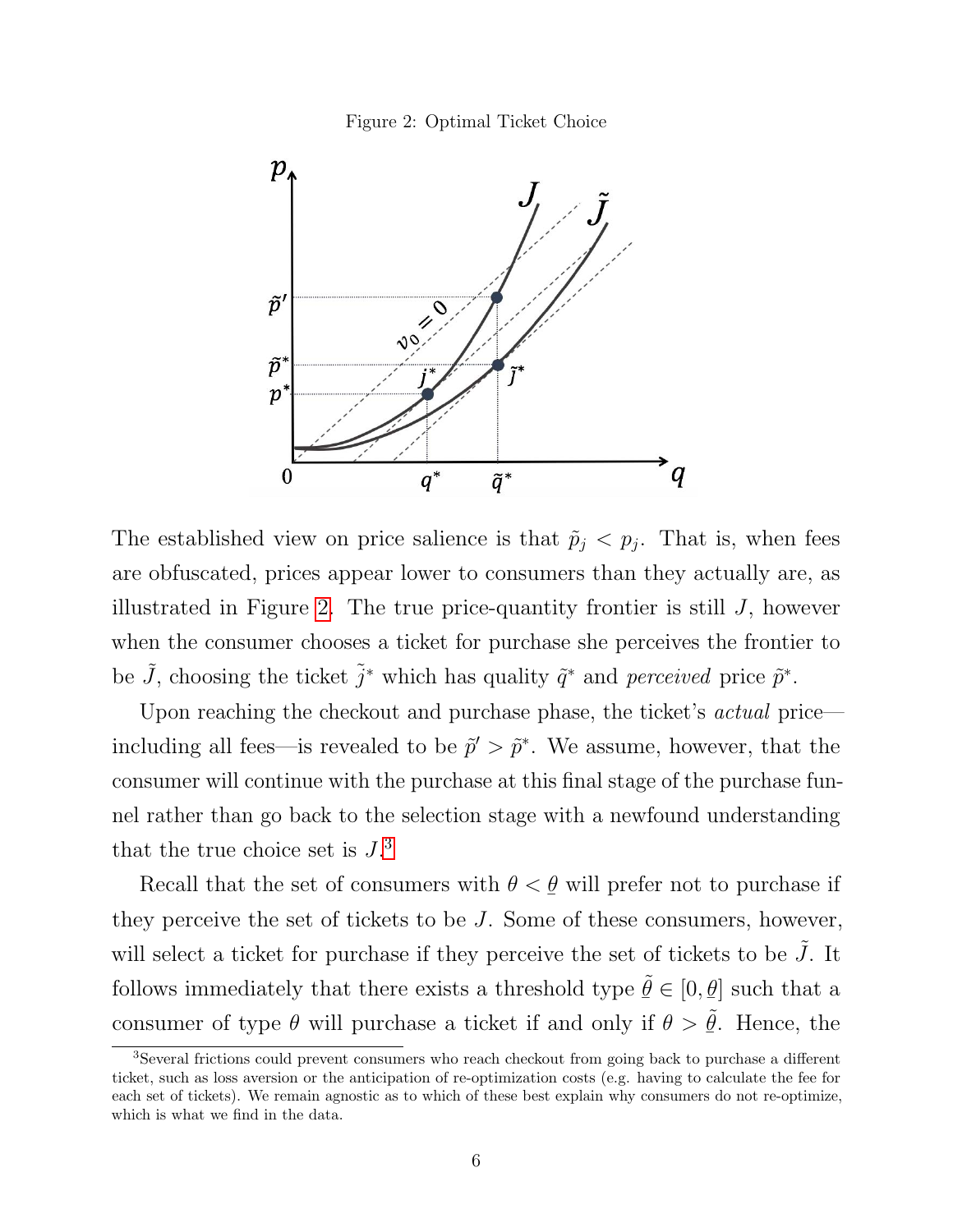analysis above implies that fee obfuscation has two effects on consumer choice:

(1) Quantity Effect: Under the Back-end Fee treatment, a consumer is more likely to purchase.

This prediction is consistent with the existing literature: more salient fees reduce the likelihood of purchase. However, it precludes at least two alternative effects of salience: first, if consumers anticipate fees (or hold unbiased beliefs) then perceived prices may not be lower than actual prices. Second, it is also possible that price obfuscation generates a "disgust" factor, wherein last-minute fees upset consumers. In that case, the quantity effect could be negative, contravening the standard price salience model.

When true final prices are higher than perceived prices and the difference is increasing in the listing price, then the model generates a second prediction: customers buy higher quality items than they would under the Upfront Fee regime. This condition would be satisfied, for example, if consumers simply ignored or underestimated a proportional fee or tax. More formally, for any ticket j, let  $\tilde{p}_j$  be the perceived BF price excluding fees and let  $p'_j$  be the true final price observed at checkout. We have,

(2) Quality Upgrade Effect: If  $p'_j - \tilde{p}_j > 0$  and  $p'_j - \tilde{p}_j$  is increasing in  $q_j$ , then consumers buy higher quality tickets under BF.

Conditional on purchasing, consumers upgrade to higher quality tickets under Back-end Fees and therefore spend more on the site. The earlier salience literature overlooks this effect, perhaps because previously studied settings offered little vertical product differentiation (e.g. Electronic Toll Collection systems as in [Finkelstein](#page-36-9) [\(2009\)](#page-36-9) or supermarket beauty aids as in [Chetty et](#page-36-0) [al.](#page-36-0) [\(2009\)](#page-36-0)). Indeed, the log-log demand specification favored by earlier work leaves no scope for quality upgrades.

The Quality Upgrade Effect emphasizes how identification strategies must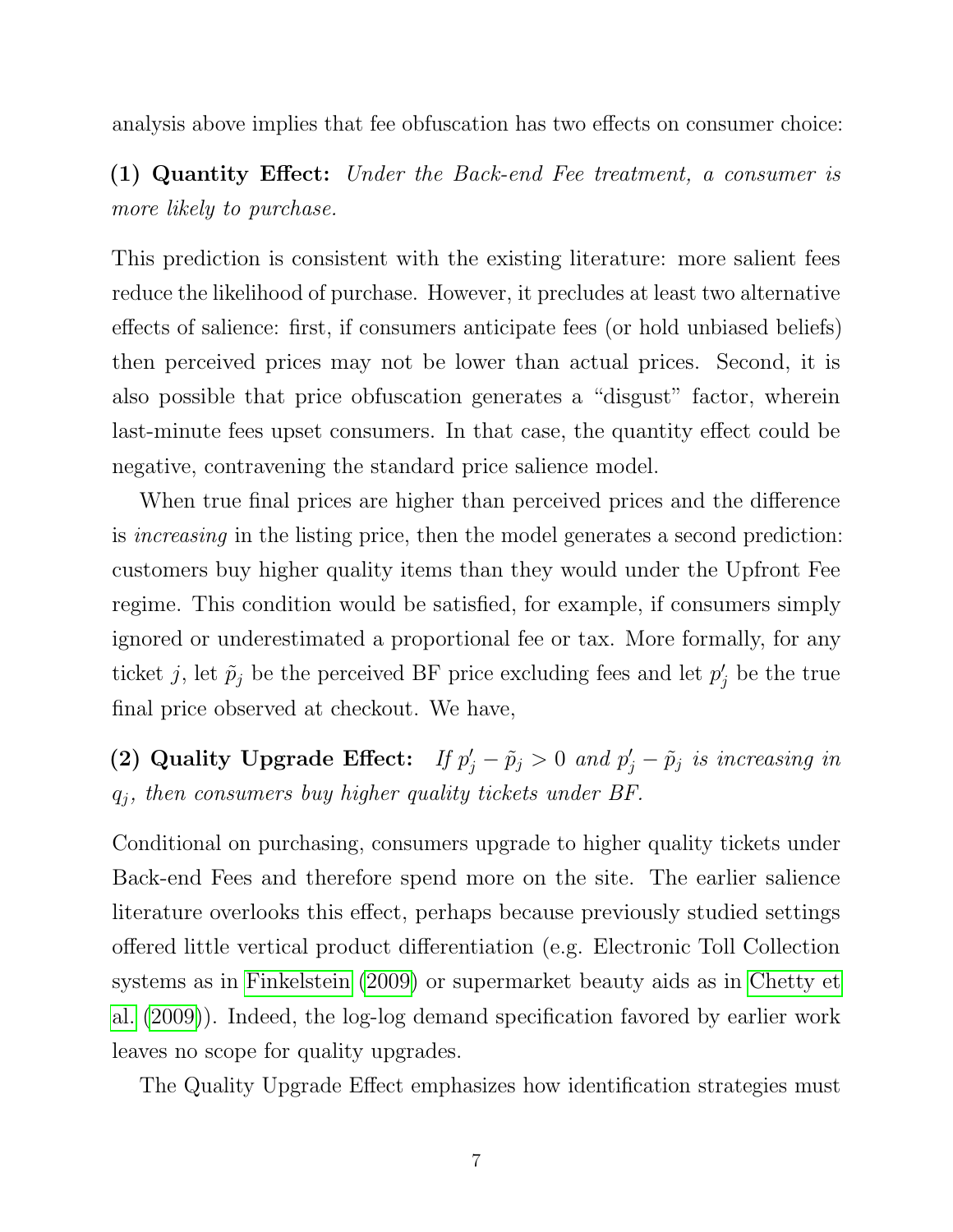respect the impact of salience on quality choice. Consider the alcohol sales analysis of [Chetty et al.](#page-36-0) [\(2009\)](#page-36-0). They compare an excise (lump sum) tax to a sales (percentage) tax. The excise tax should arguably not effect the quality of beer chosen (conditional on purchase), since it makes each can of beer "in the choice set" more expensive by the same amount. The sales tax, however, may affect both the quantity and quality margins, since it is a percentage of the price. Simple comparisons of the revenue effects of excise and sales tax salience may therefore lead to inconclusive results.

The next section elaborates our empirical strategy for separately estimating the quantity effect, bounds on the quality upgrade effect, revenue effects, and the change in the average purchase price.

# 3 Experimental Design

We exploit an experiment in price salience performed on StubHub, a platform for secondary market ticket sales. Between 2013 and 2015, the platform showed all fees upfront, so the initial price a consumer saw when browsing ticket inventory was the final checkout price. Between August 19 and August 31 of 2015, the firm ran an experiment where treated consumers were initially shown ticket prices without fees.<sup>[4](#page-9-0)</sup> For treated customers, fees were added at the checkout page, much like taxes at the register of a store. We refer to this user experience as Back-end Fees.<sup>[5](#page-9-1)</sup> StubHub's fee structure is non-linear: the buyer fee is 15% of the ticket price plus shipping and handling, if applicable. StubHub also charges seller fees, which peak at 15%.

The experimental condition was assigned at the cookie-level, which identifies a browser on a computer. Half of site visitors were assigned to the treatment (BF) group at their first touch of an event page. On the event page, users are shown a list of tickets. Consumers assigned to the pre-experimental UF

<span id="page-9-0"></span><sup>&</sup>lt;sup>4</sup>Ethan Smith, "StubHub Gets Out of All-In Pricing." Wall Street Journal, August 31, 2015.

<span id="page-9-1"></span><sup>5</sup>Ticketmaster and other platforms also employ a similar Back-End Fee pricing scheme.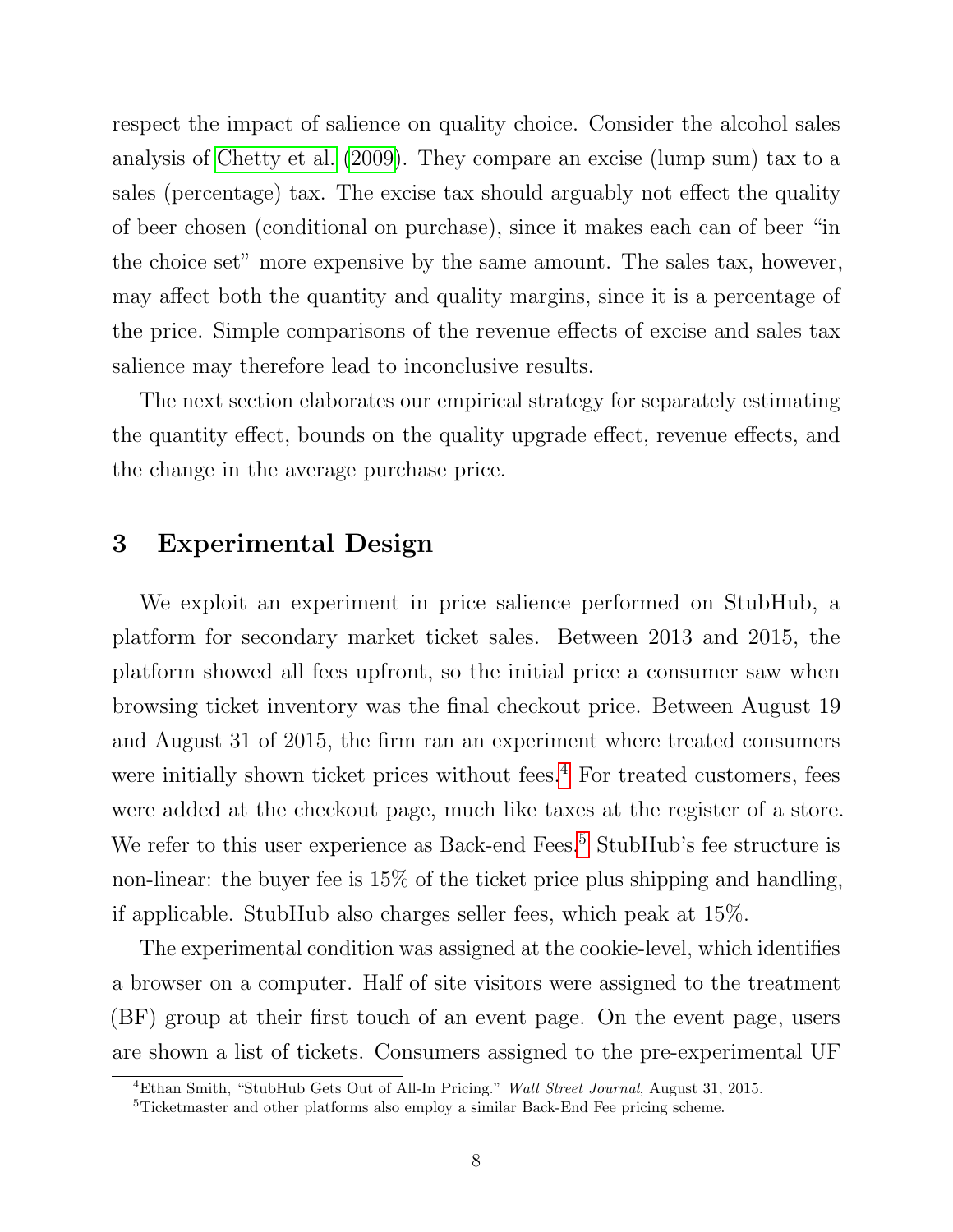experience (the control group) were shown conspicuous onsite announcements confirming that the prices they saw upfront included all charges and fees. On the other hand, treated users in the BF group were shown only the base price when they perused available listings. Once a user in the BF group selected a ticket, they were taken to a ticket details page, where they could log in to purchase the ticket and then review the purchase. It is at this point that the BF group was shown the total price (ticket cost plus fees and shipping charges). Users could then checkout or abandon the purchase.

First, we exploit the randomization to estimate the quantity effect described in section 2. Let  $Q_i$  be an indicator that consumer i purchases a ticket, and let  $T_i$  be a BF treatment indicator. The quantity effect is the difference in the likelihood of purchase between UF and BF users:

<span id="page-10-1"></span>
$$
\Delta Q = E[Q_i | T_i = 1] - E[Q_i | T_i = 0]. \tag{1}
$$

Because sellers on StubHub cannot price discriminate between BF and UF users, we need not worry that the two groups face different prices because of the treatment (nor do we include other control variables). In practice, we estimate the following regression equation via OLS,

<span id="page-10-0"></span>
$$
Q_i = \alpha + \beta T_i + \epsilon_i,\tag{2}
$$

where  $\beta$  represents the difference in the levels of  $Q_i$  for BF compared to UF users. To protect business-sensitive information, however, we report estimates of  $\frac{\beta}{\alpha}$ , which is the percent change in the likelihood of purchase for BF users.

Measuring the Quality Upgrade Effect is challenging because the random assignment of the BF experience changes the marginal consumer. As Figure [2](#page-7-0) demonstrates, the marginal consumer who purchases under BF has a lower  $\theta$ , and chooses lower quality tickets. Measuring the Quality Upgrade Effect needs to adjust for this selection. Namely, conditional on  $i$  making a purchase, let  $P_i$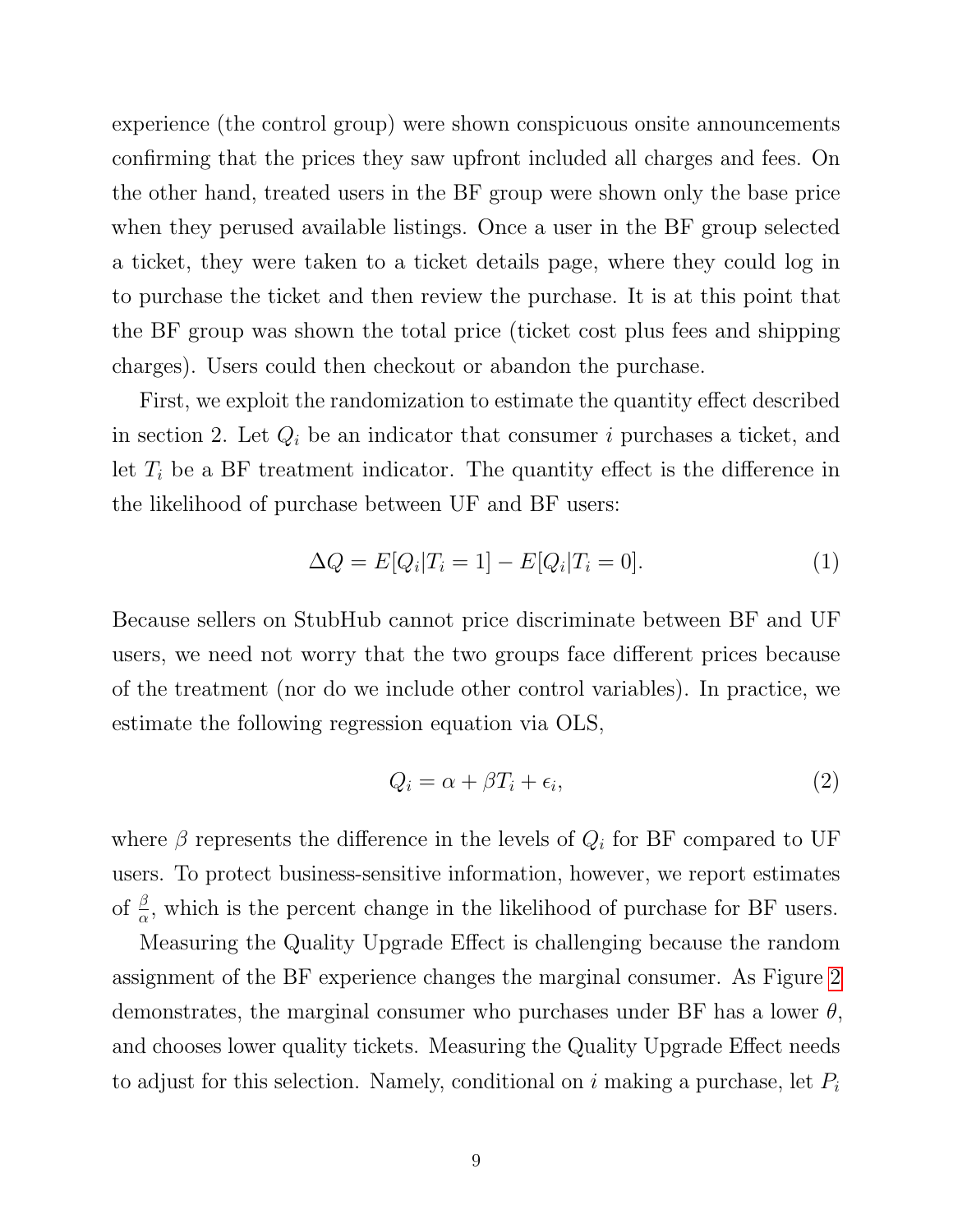be the purchase price of the ticket that i selects. Let  $Q_{i0}$  be an indicator for whether consumer i purchases a ticket when he observes fees upfront  $(T<sub>i</sub> = 0)$ and  $Q_{i1}$  for when he observes fees at the back-end  $(T_i = 1)$ . We formulate the Quality Upgrade Effect using the potential outcomes notation as:

$$
QUE = E[P_i|Q_{i0} = 1, T_i = 1] - E[P_i|Q_{i0} = 1, T_i = 0]
$$
\n(3)

The second term is observed by the econometrician and is the average price of tickets purchased by UF users. The challenge is that the econometrician cannot observe the first term, which is the average price of tickets UF users would buy *if they were exposed* to the BF treatment. Instead, we observe the change in the average price, conditional on purchasing:

<span id="page-11-0"></span>
$$
\Delta P = E[P_i|Q_{i1} = 1, T_i = 1] - E[P_i|Q_{i0} = 1, T_i = 0]
$$
  
= QUE + E[P\_i|Q\_{i1} = 1, T\_i = 1] - E[P\_i|Q\_{i0} = 1, T\_i = 1] (4)  

$$
\leq
$$
 QUE.

 $\Delta P$  constitutes a lower bound for the Quality Upgrade Effect because of the change in the marginal consumer, and the standard monotonicity of choice for a given consumer of type  $\theta$  (i.e.,  $Pr\{Q_{i1} = 1 | Q_{i0} = 1\} = 1$ ).  $\Delta P$  combines two separate effects: first, the Quality Upgrade Effect, where BF encourages consumers to purchase more expensive tickets than they would otherwise, and second, a change in the marginal consumer, as BF induces more consumers to purchase tickets (the types  $\theta \in$  [ .u<br>U  $\tilde{\theta},$  $\frac{6}{1}$  $\lfloor \underline{\theta} \rfloor$ ). The former increases the average purchase price while the latter depresses it in the BF group because the marginal consumers  $\theta \in [$ ¯  $\tilde{\theta},$  $\leq$  $\theta$  buy cheaper tickets.  $\Delta P$  is therefore a lower bound for the Quality Upgrade Effect. We estimate [\(4\)](#page-11-0) using regression specification [\(2\)](#page-10-0) with price as the left-hand side variable.

We derive an upper bound for the Quality Upgrade Effect by setting the purchase price among marginal consumers to zero. That is, we assume that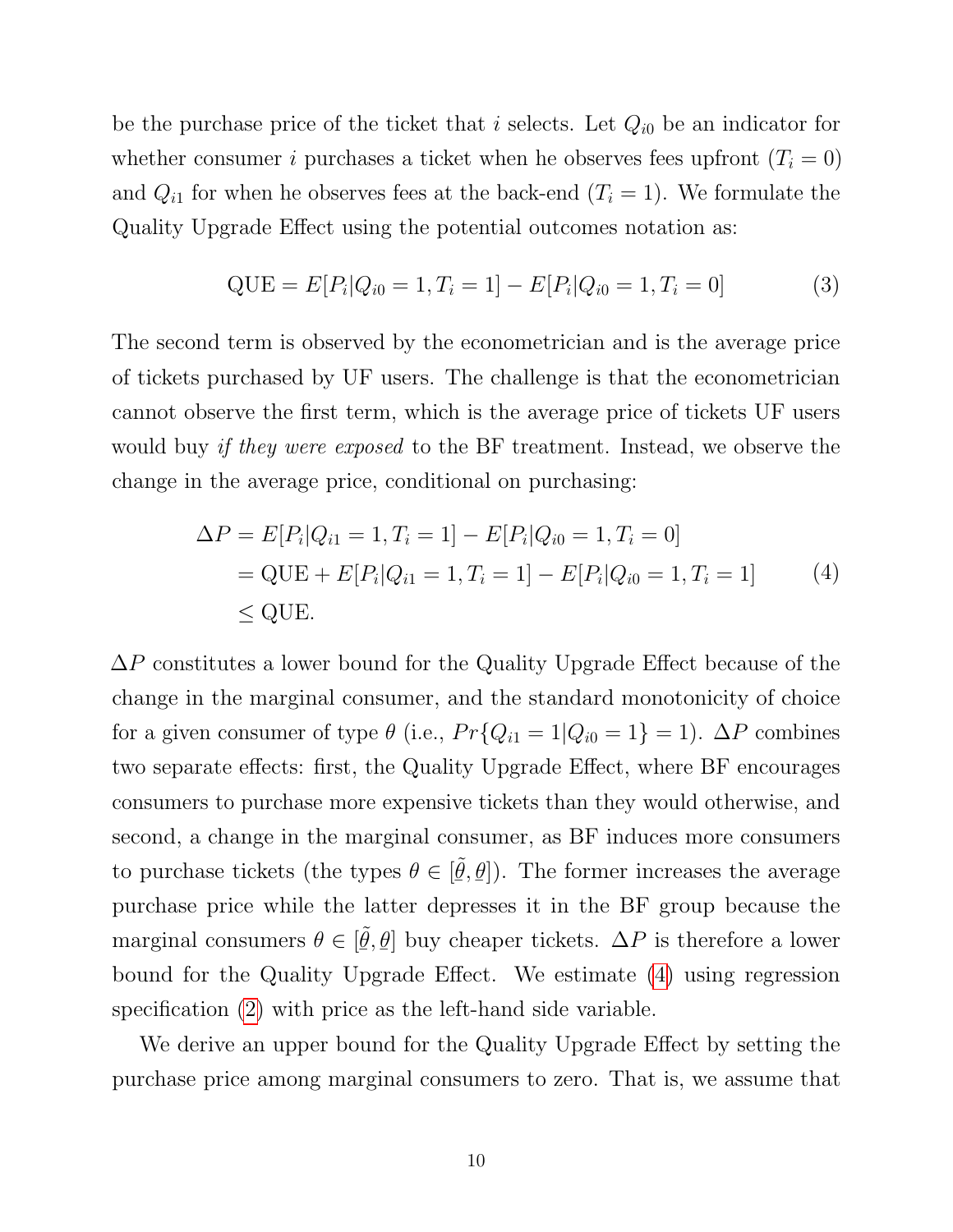users who buy under BF but abstain under UF get tickets for free under the BF treatment. Formally, consider the following expression for  $\Delta P$ ,

$$
\Delta P = E[P_i|Q_{i1} = 1, T_i = 1] - E[P_i|Q_{i1} = 1, T_i = 0]
$$
  
\n
$$
= E[P_i|Q_{i1} = 1, T_i = 1, Q_{i0} = 1] \cdot Pr\{Q_{i0} = 1|Q_{i1} = 1\}
$$
  
\n
$$
+ E[P_i|Q_{i1} = 1, T_i = 1, Q_{i0} = 0] \cdot Pr\{Q_{i0} = 0|Q_{i1} = 1\}
$$
  
\n
$$
- E[P_i|Q_{i0} = 1, T_i = 0]
$$
  
\n
$$
= E[P_i|Q_{i1} = 1, T_i = 1] \cdot \frac{Pr\{Q_{i0} = 1\}}{Pr\{Q_{i1} = 1\}}
$$
  
\n
$$
+ E[P_i|Q_{i1} = 1, T_i = 1, Q_{i0} = 0] \cdot \left(1 - \frac{Pr\{Q_{i0} = 1\}}{Pr\{Q_{i1} = 1\}}\right)
$$
  
\n
$$
- E[P_i|Q_{i0} = 1, T_i = 0]
$$
  
\n
$$
+ E[P_i|Q_{i0} = 1, T_i = 0] \cdot \frac{Pr\{Q_{i0} = 1\}}{Pr\{Q_{i1} = 1\}} - E[P_i|Q_{i0} = 1, T_i = 0] \cdot \frac{Pr\{Q_{i0} = 1\}}{Pr\{Q_{i1} = 1\}}
$$
  
\n
$$
= QUE \cdot \frac{Pr\{Q_{i0} = 1\}}{Pr\{Q_{i1} = 1\}} - E[P_i|Q_{i0} = 1, T_i = 0] \cdot \left(1 - \frac{Pr\{Q_{i0} = 1\}}{Pr\{Q_{i1} = 1\}}\right)
$$
  
\n
$$
+ E[P_i|Q_{i1} = 1, T_i = 1, Q_{i0} = 0] \cdot \left(1 - \frac{Pr\{Q_{i0} = 1\}}{Pr\{Q_{i1} = 1\}}\right)
$$

The first equality follows from a conditional probability decomposition of  $E[P_i|Q_{i1} = 1, T_i = 1]$ . The second equality follows from choice monotonicity, which implies that  $Pr\{Q_{i0} = 1 | Q_{i1} = 1\} = \frac{Pr\{Q_{i0} = 1\}}{Pr\{Q_{i1} = 1\}}$  $\frac{Pr{Q_{i0}=1}}{Pr{Q_{i1}=1}}$ , and we add and subtract an additional term to create a term including QUE. The last equality contains three expressions, the last of which includes the expected price of tickets bought by the marginal users who buy under BF but abstain under UF (the types  $\theta \in [$  $\frac{6}{1}$  $\tilde{\theta},$  $\frac{6}{1}$  $\langle \underline{\theta} |$ , which we cannot observe but is greater than zero. If we assume that these consumers buy at a price of zero, therefore setting this last term to zero, we obtain the following upper bound on QUE:

<span id="page-12-0"></span>
$$
QUE \leq \Delta P \cdot \frac{Pr\{Q_{i1} = 1\}}{Pr\{Q_{i0} = 1\}} + E[P_i|Q_{i0} = 1, T_i = 0] \cdot \left(\frac{Pr\{Q_{i1} = 1\}}{Pr\{Q_{i0} = 1\}} - 1\right) (5)
$$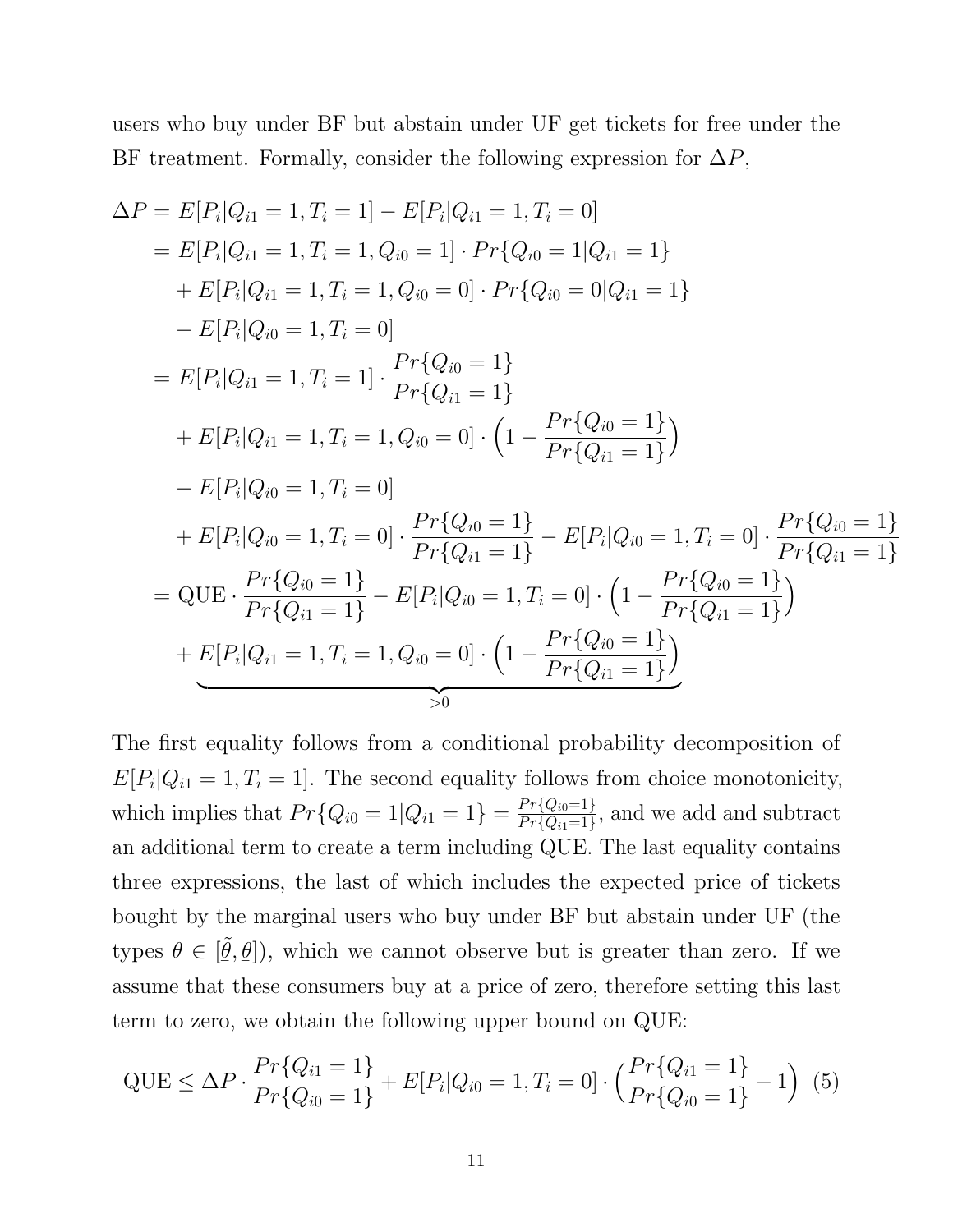Importantly, all of the terms on the left-hand-side in equation [\(5\)](#page-12-0) can be estimated directly from the data.

We note that the change in average purchase price is inherently interesting in this setting, as it maps to a change in platform revenue. We decompose expected revenue using conditional probability as:

$$
E[R_i] = E[P_i|Q_i = 1] \cdot Pr\{Q_i = 1\} = E[P_i|Q_i = 1] \cdot E[Q_i],
$$

and the change in revenue from treatment is

<span id="page-13-2"></span>
$$
\Delta E[R_i] = \underbrace{\Delta E[P_i|Q_i=1]}_{\Delta P} \cdot E[Q_i] + \underbrace{\Delta E[Q_i]}_{\Delta Q} \cdot E[P_i|Q_i=1].
$$
 (6)

# 4 Randomization Check

The experiment included several million users who visited the site over ten days. To check randomization, we test whether we can reject a 50% treatment assignment probability. Results are shown in Table [1.](#page-14-0) While the odds of assignment to the treatment group are 50.11% in the full sample, the large scale of the experiment allows us to reject the null hypothesis of a 50% assignment probability at the 5% level. Upon closer scrutiny, we discovered two glitches in the randomization: first, all users who logged in during the first 30 minutes of the experiment were assigned to the treatment group. Second, users on a particular browser-operating system combination were also skewed to the treatment group. After eliminating these two groups we can no longer reject a  $50\%$  assignment at the  $1\%$  level.<sup>[6](#page-13-0)</sup> We therefore exclude these users in our main analysis.[7](#page-13-1) Although the probability of treatment remains slightly above 50%, the difference is economically insignificant.

As a robustness check on randomization, we test whether UF and BF users

<span id="page-13-0"></span><sup>&</sup>lt;sup>6</sup>Or at the 5% level in a one-sided test against the null that the treatment assignment is  $>$  50%.

<span id="page-13-1"></span><sup>7</sup>However, our main results are robust to their inclusion in the sample.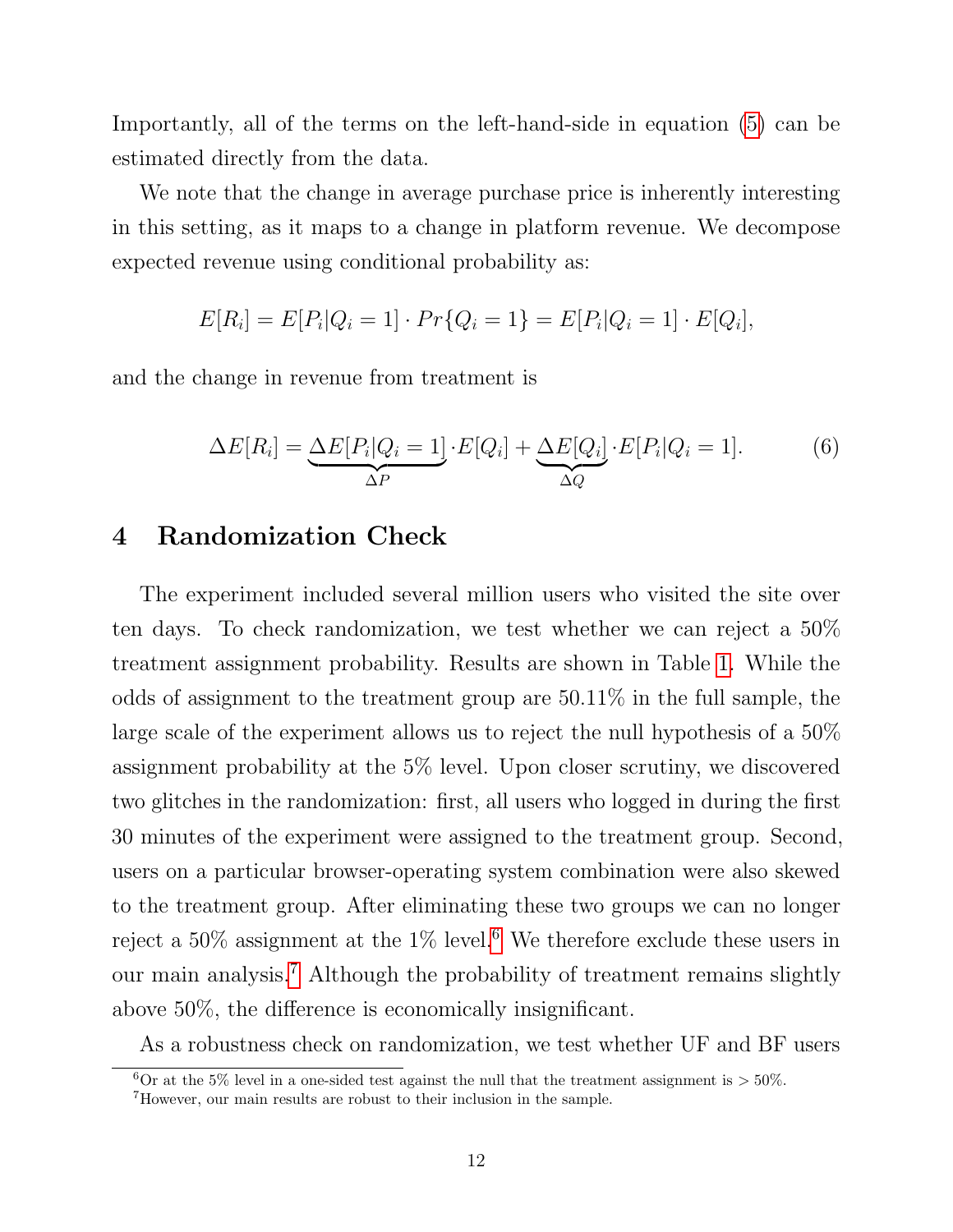<span id="page-14-0"></span>

| Sample                        | % Unidentified | % Site in Sample | % Back-end Fees | T-statistic |
|-------------------------------|----------------|------------------|-----------------|-------------|
| Full                          | 0.78%          | 100%             | 50.11\%         | 4.28        |
| <b>Time Restriction</b>       | 0.78%          | 99.82%           | 50.09%          | 3.41        |
| Time & Browser<br>Restriction | 0.82%          | 66.12%           | 50.06%          | 1.99        |

Table 1: Treatment Assignment

<span id="page-14-1"></span>Notes: This table reports the assignment of StubHub users (cookies) to different treatment cells. Each row corresponds to a different sample restriction. The T-statistics is from a two-sided test with a null of a 50% assignment probability.

| User Characteristic | % Difference | T-statistic |
|---------------------|--------------|-------------|
| Experience          | 0.01         | 0.02        |
| Hour                | $-0.08$      | $-1.6$      |
| Mac User            | 0.16         | 0.01        |

Table 2: Covariate Balance

Notes: This table presents summary statistics for differences between the BF (treatment) and UF (control) groups in our experiment from August 19 - 31, 2015.

share similar observable characteristics. Unfortunately, as treatment was assigned before users are required to log-in, the set of observables is limited. For example, we observe a user's purchase history only if they log on to the site during the experiment or if they have not cleared their cookies after a recent visit. However, we do see site visits since the last cookie-reset, which we use to measure experience. We use this proxy as a left-hand side variable in specification [\(1\)](#page-10-1). Row 1 of Table [2](#page-14-1) shows that the two groups have almost identical experience levels. BF and UF users also visit the site at similar hours-of-the-day, and are equally likely to use mac computers (rows 2 and 3). These results give us confidence that the randomization was successful.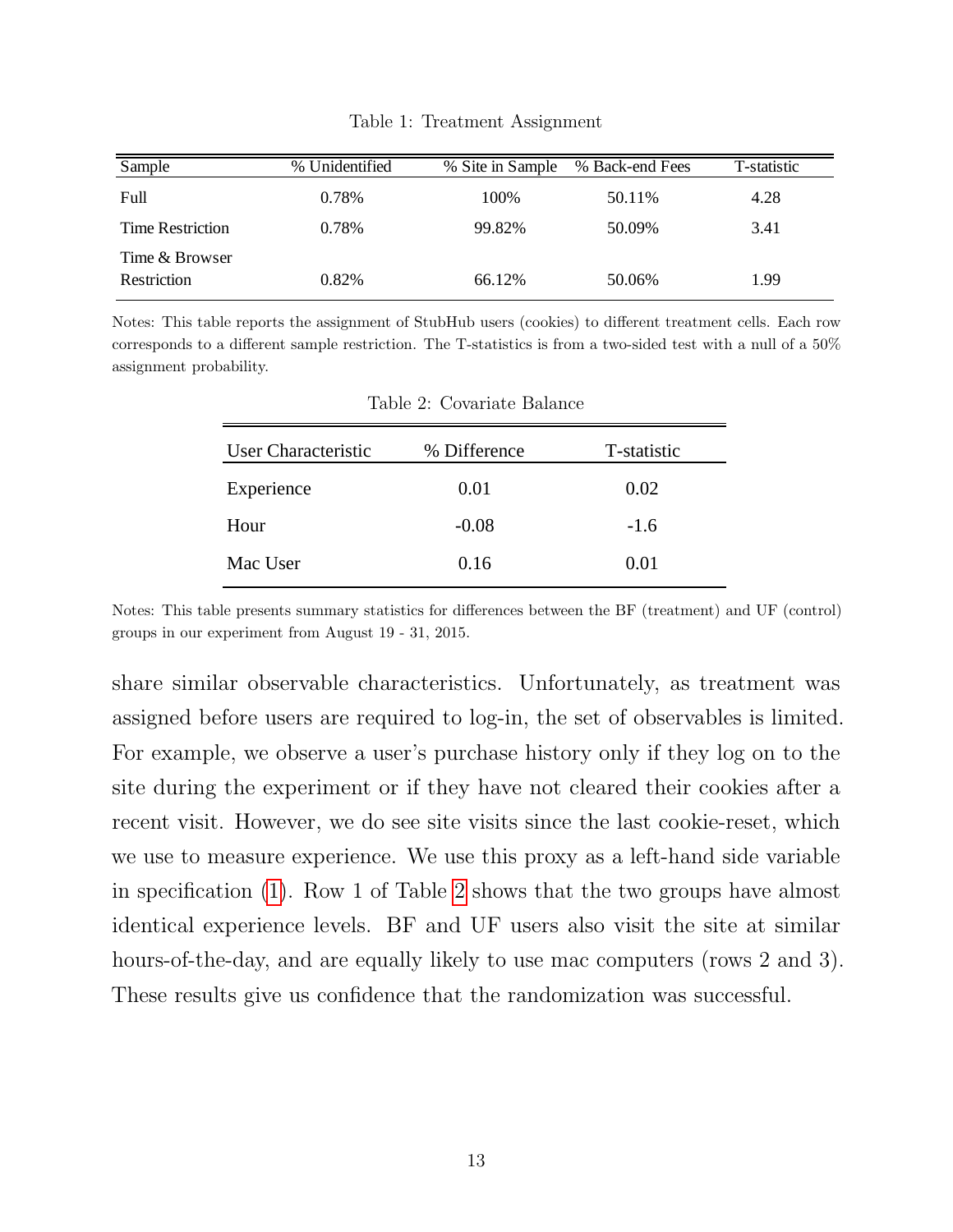## 5 Results

Theory indicates that obfuscation should encourage consumers on the margin (low values of  $\theta$ ) to switch from the outside option to purchasing a ticket on StubHub, and also encourage consumers to switch from purchasing lower to higher quality tickets. Table [3](#page-16-0) column 1 shows the net effect on revenue of the price salience treatment. Consumers identified with cookies in the Back-end Fee group, where fees are shrouded, spend almost 21% more than those assigned to the Upfront Fee group. We show revenue effects for the session (same-day) and over the entire experiment (10 days), and point estimates are large and statistically significant at the 1% level for both.

Unfortunately, quantifying salience is difficult, so it is hard to benchmark our estimate to [Chetty et al.](#page-36-0) [\(2009\)](#page-36-0). (While the change in user experience in the StubHub experiment is similar in spirit to their experiment of adding fees to supermarket shelf prices, it is not clear how closely they align.) They find that obfuscating a 7.35% tax leads to an 8% revenue increase. On StubHub, obfuscating a  $15\%$  fee leads to a  $21\%$  revenue boost.<sup>[8](#page-15-0)</sup> Our findings, detailed below, suggest that upgrades augment the salience effect in our setting.

### 5.1 Quantity Effect

We first examine the effect of salience on quantity, as defined in equation [\(1\)](#page-10-1). The third row of Table [3](#page-16-0) shows that price obfuscation increased the transaction rate over the full course of the experiment by 14.1%. The second from last row shows within a cookie-session, consumers in the BF group are 12.43% more likely to purchase a ticket during a visit (the estimate is significant at the 1% level). Fees average roughly 15% of ticket prices, suggesting a per-session salience elasticity of  $0.1243/0.15 = 0.87$ , which is a similar order of magnitude to the elasticity of 1.1 found in [Chetty et al.](#page-36-0) [\(2009\)](#page-36-0). The 10-day elasticity

<span id="page-15-0"></span><sup>&</sup>lt;sup>8</sup> Fee documented in: Katy Osborn. September 1, 2015. "Why StubHub is tacking on ticket fees again." The Wall Street Journal.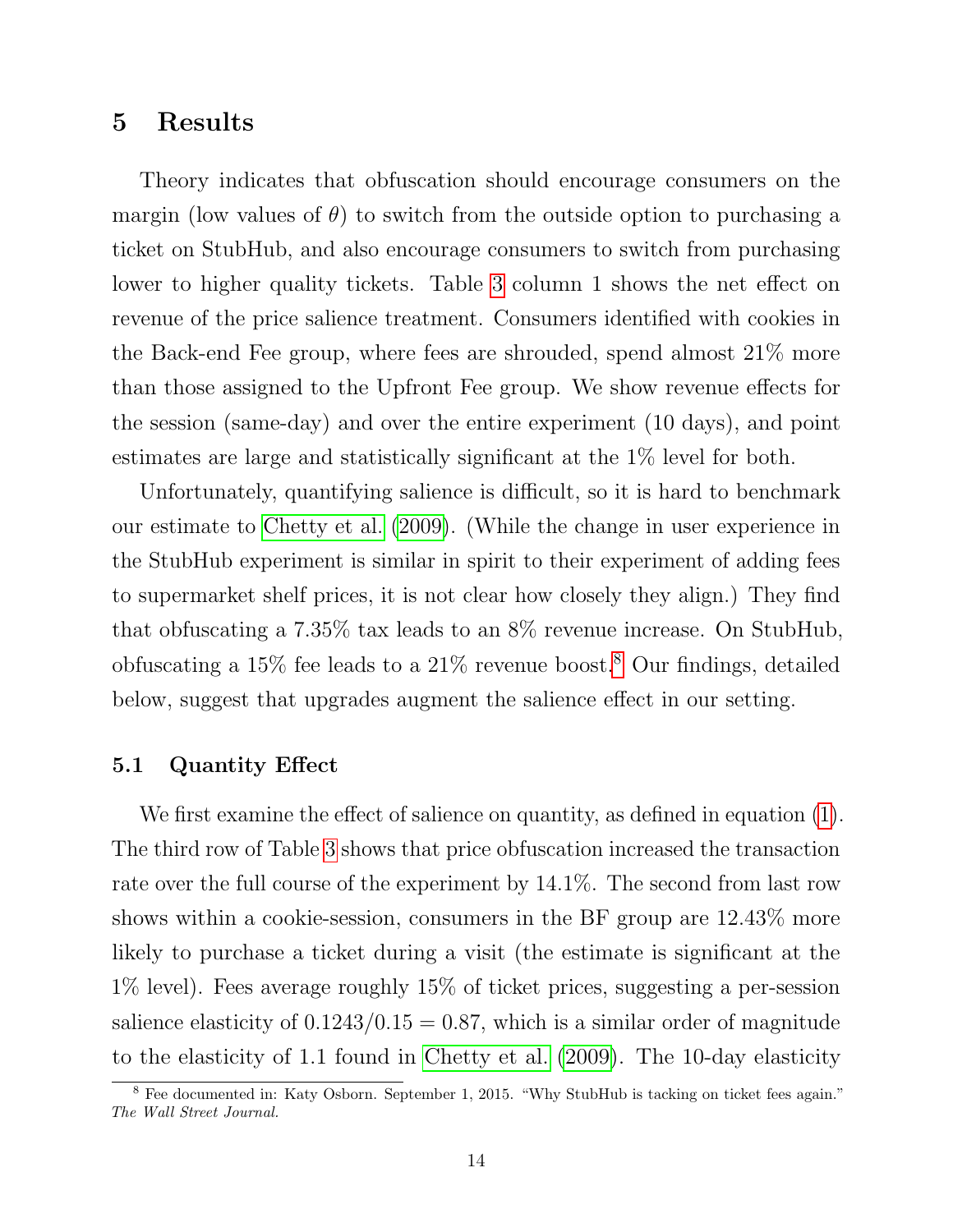<span id="page-16-0"></span>

|                           | Back-end vs Upfront Fees % Difference |                                  |  |
|---------------------------|---------------------------------------|----------------------------------|--|
|                           | <b>Baseline</b>                       | <b>Conditional on Purchasing</b> |  |
| Cookie 10-day             | 20.64%                                | 5.42%                            |  |
| Revenue                   | (1.38)                                | (1.37)                           |  |
| <b>Average Seat Price</b> |                                       | 5.73%                            |  |
|                           |                                       | (1.5)                            |  |
| Propensity to Purchase    | 14.1%                                 |                                  |  |
| at Least Once             | (0.09)                                |                                  |  |
| # Transactions within     | 13.24%                                | $-0.9\%$                         |  |
| 10 Days                   | (0.88)                                | (0.58)                           |  |
| # Seats within 10 Days    | 11.37%                                | $-2.32%$                         |  |
|                           | (1.17)                                | (0.84)                           |  |
| 12-Month Churn            |                                       | $-3.29%$                         |  |
|                           |                                       | (0.66)                           |  |
| <b>Cookie Session</b>     | 18.96%                                | 5.61%                            |  |
| Revenue                   | (1.27)                                | (1.27)                           |  |
| <b>Cookie Session</b>     | 12.43%                                |                                  |  |
| Propensity to Purchase    | (0.6)                                 |                                  |  |

Table 3: Effect of Salience on Purchasing

Notes: This table presents coefficient estimates from equation [2](#page-10-0) for different right-hand side measures of purchasing. Heteroskedasticity-robust standard errors are reported in parentheses.

is larger than the session elasticity  $(0.141/0.15 = 0.94)$ , suggesting that the long-run effects of salience may be even greater.

Table [3](#page-16-0) also provides estimates of how salience impacts the number of tickets purchased. Our simple model abstracts from the consumer's decision of how many seats to buy and describes a world where consumers need a fixed number of seats and either buy that exact number or buy none at all. In reality, of course, consumers might enlarge their parties if they perceive prices to be lower. To the contrary, we find that Back-end Fee users buy 2.4% fewer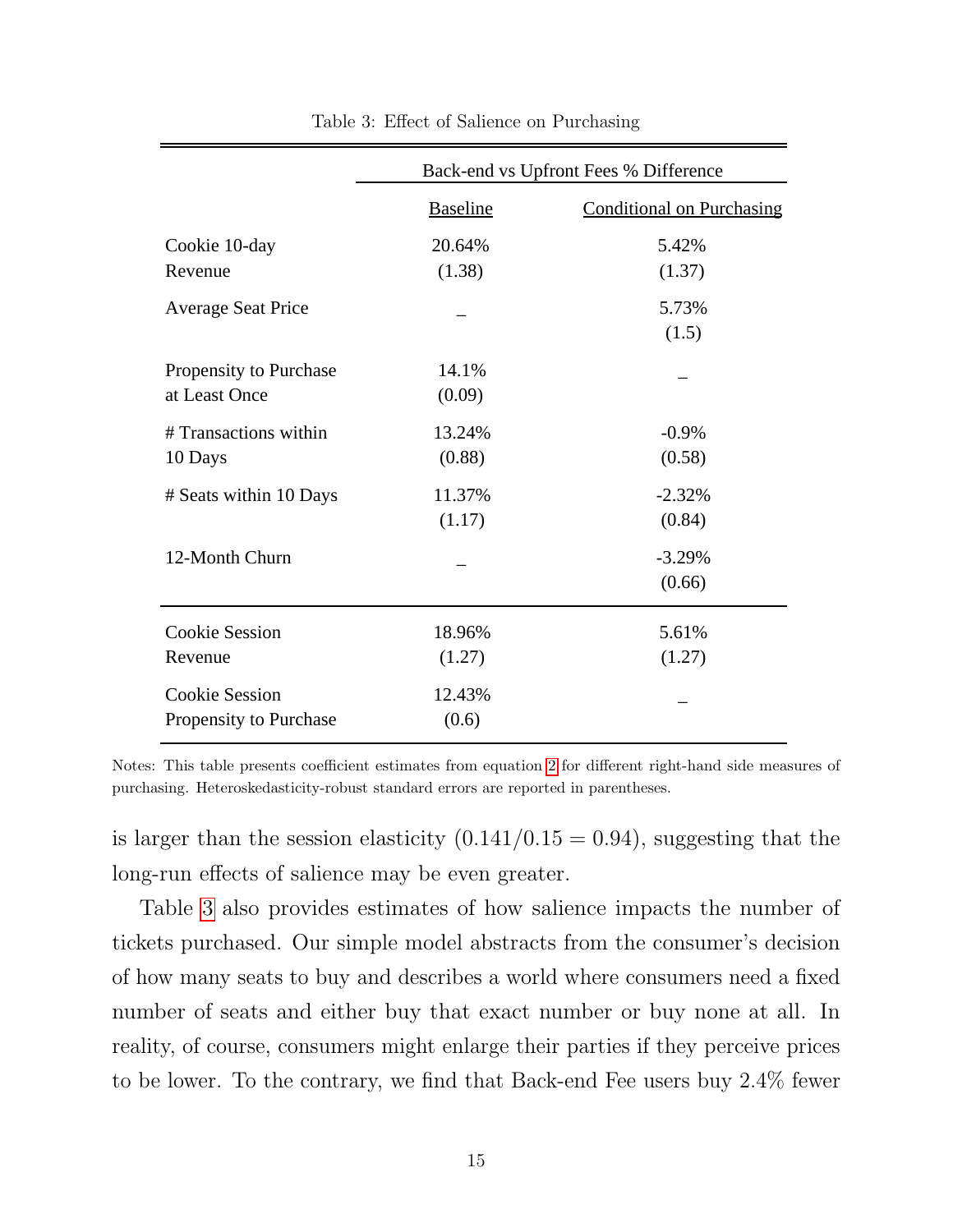seats, conditional on making at least one purchase at StubHub. Admittedly, this effect is swamped by the increased probability of buying at least one ticket on StubHub, but hints at the nuance in salience responses. The lower number of seats suggests that the marginal consumers lured by the Back-end Fee treatment buy slightly fewer tickets.

### <span id="page-17-0"></span>5.2 Quality Upgrade Effect

The second column of Table [3](#page-16-0) compares differences in the Back-end and Upfront Fee groups' behavior conditional on a purchase. This comparison allows us to assess how salience affects average purchase prices: BF users spend 5.42% more than their UF counterparts. From the platform's perspective, the combination of the Quantity Effect and the Quality Upgrade Effect implies that the effect of salience on their bottom line is substantially larger than suggested in the earlier literature, which did not consider product choice.

Using equation [\(6\)](#page-13-2) we can calculate the increased revenues that are due separately to the Quantity effect and the Quality Upgrade Effect. From Table [3,](#page-16-0) we observe that  $\Delta P = 5.42P$  and  $\Delta Q = 14.1Q$  and hence, rewriting Equation [\(6\)](#page-13-2) without the expectations operator and subscripts for brevity,

$$
\Delta R = \Delta P \cdot Q + \Delta Q \cdot P = 5.42 \cdot QP + 14.1 \cdot QP. \tag{7}
$$

Dividing both the left- and right-hand sides by revenues,  $QP$ , we calculate the percent change in revenues to be 19.52%, of which 5.42% (about 28% of increased revenues) are from the Quality Upgrade Effect. Note that the number of seats declines slightly, so that the change in the average purchase price per seat is even greater (5.73%).

We interpret the change in purchase price as evidence of an upgrade effect, where shrouding fees leads consumers to buy more expensive, higher quality tickets. This finding is consistent with [Lynch and Ariely](#page-37-5) [\(2000\)](#page-37-5), who find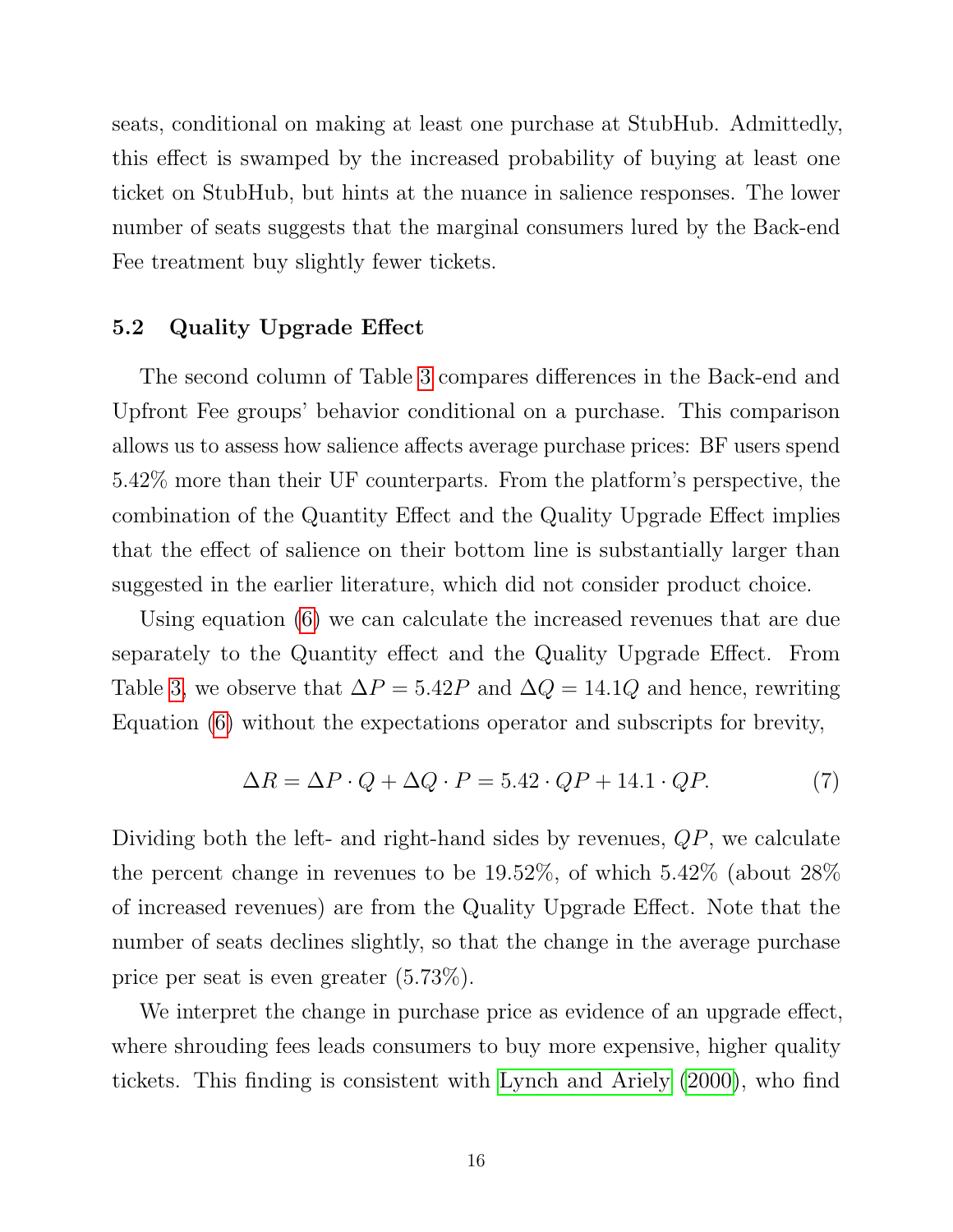that subjects in a lab experiment buy higher quality wine when prices are not displayed alongside product descriptions (and are only shown at checkout). Our model indicates that the change in the average purchase price constitutes a lower bound for the upgrade effect – and while smaller than the quantity effect, even this lower bound is economically meaningful. Our calculation of the upper bound [\(5\)](#page-12-0) is 16.52%, suggesting that the Quality Upgrade Effect may even exceed the Quantity Effect.

<span id="page-18-1"></span>Figure 3: Difference in Likelihood of Purchase by Row (BF versus UF users)



We provide auxiliary evidence on the upgrade effect using data on seat locations. In particular, we examine whether Back-end Fee users buy seats closer to the stage. Rows are often labeled using letters, where letters earlier in the alphabet correspond to a better view.<sup>[9](#page-18-0)</sup> Conditional on purchasing a ticket, we separately calculate the probability that a BF and UF user purchases a seat in each row. Figure [3](#page-18-1) graphs the relative probability (the ratio of the two probability mass functions), along with 95% confidence intervals, which are calculated point-wise. Back-end Fee users are relatively more likely to

<span id="page-18-0"></span> $9As$  numbering schemes vary across venues, letter position only proxies for quality.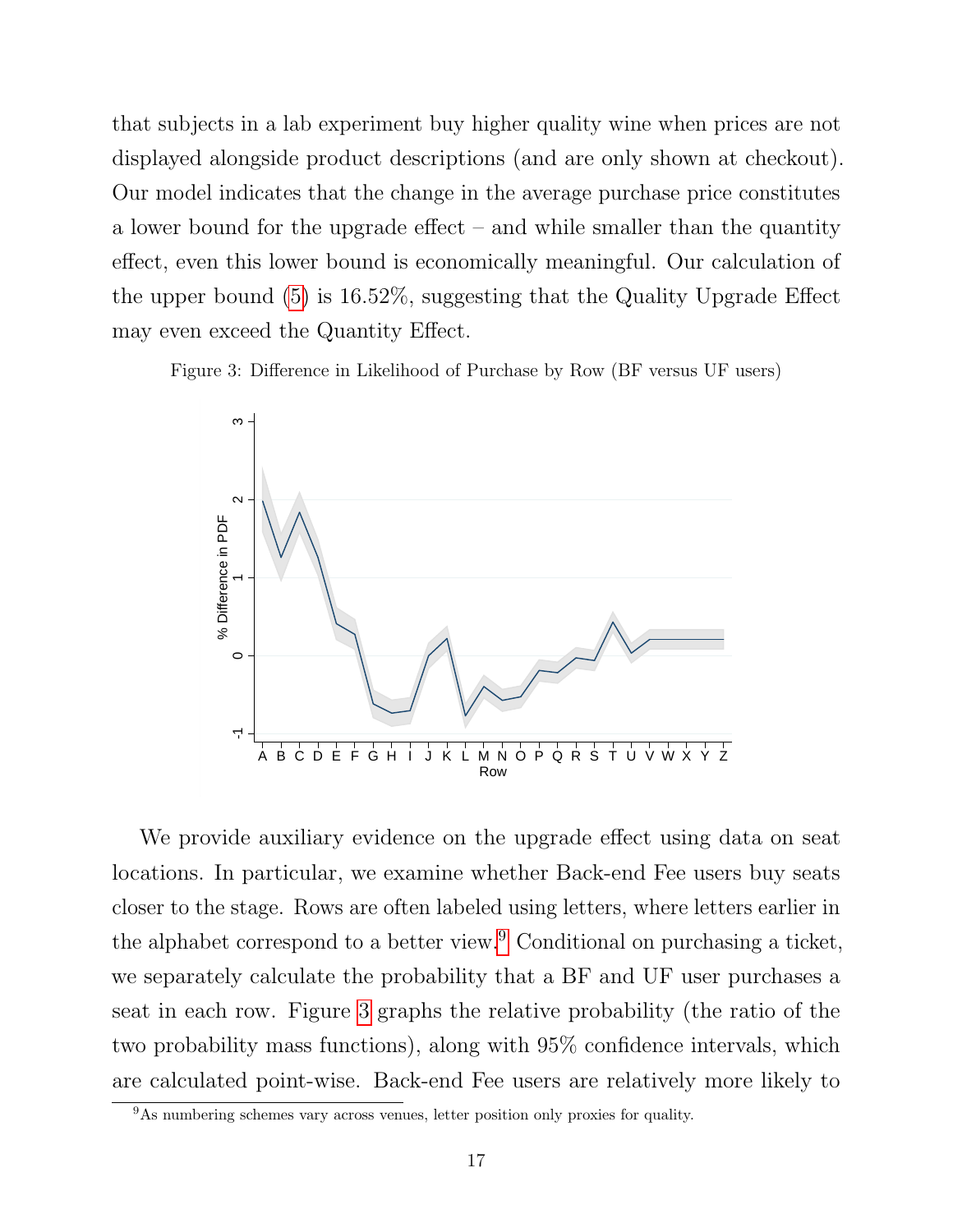purchase seats in rows A through D, which are the very first rows, and the likelihood declines for rows later in the alphabet. These trends provide further evidence of the Quality Upgrade Effect.

# 6 Mechanisms

### 6.1 Misinformation

In this section, we leverage StubHub's detailed data to better understand why fee salience affects consumers so greatly. First, we examine consumer misinformation using web-browsing behavior. If consumers do not anticipate fees, then they will receive a negative surprise at check-out and should be more likely to exit when the fee first appears. For consumers who are nearly indifferent between purchasing at the base ticket price, the fee makes the outside option their utility-maximizing choice. Importantly, a misinformation theory offers implications about where (in the purchase funnel) Back-end and Upfront Fee users will differentially exit.

To buy a ticket, a user follows StubHub's "purchase funnel" on the website as follows: (1) the consumer first sees the event page, which contains a seat map and a sidebar with top ticket results, sorted by price in ascending order; (2) once a consumer clicks on a ticket, the ticket details page appears; (3) the consumer proceeds to the checkout page where a final purchase decision is made; (4) the purchase confirmation page completes the process.<sup>[10](#page-19-0)</sup> BF users are shown lower prices than their UF peers until stage (3), when they are shown the final price, inclusive of fees. If consumers are ignorant of fees, there should be a larger drop off between stages (1) and (2) for the UF group, since they see higher prices initially. But there should be a larger drop-off between stages (3) and (4) for the BF group. If the former is larger than the latter,

<span id="page-19-0"></span><sup>10</sup>Before reaching the Checkout page, a log-in page appears unless the consumer was already logged into their account. Many searches are non-linear, where consumers examine multiple event pages (see [Blake et al.](#page-36-10) [\(2016\)](#page-36-10)). BF users might even return to stage (1) once they see the additional fees leveed at stage (4).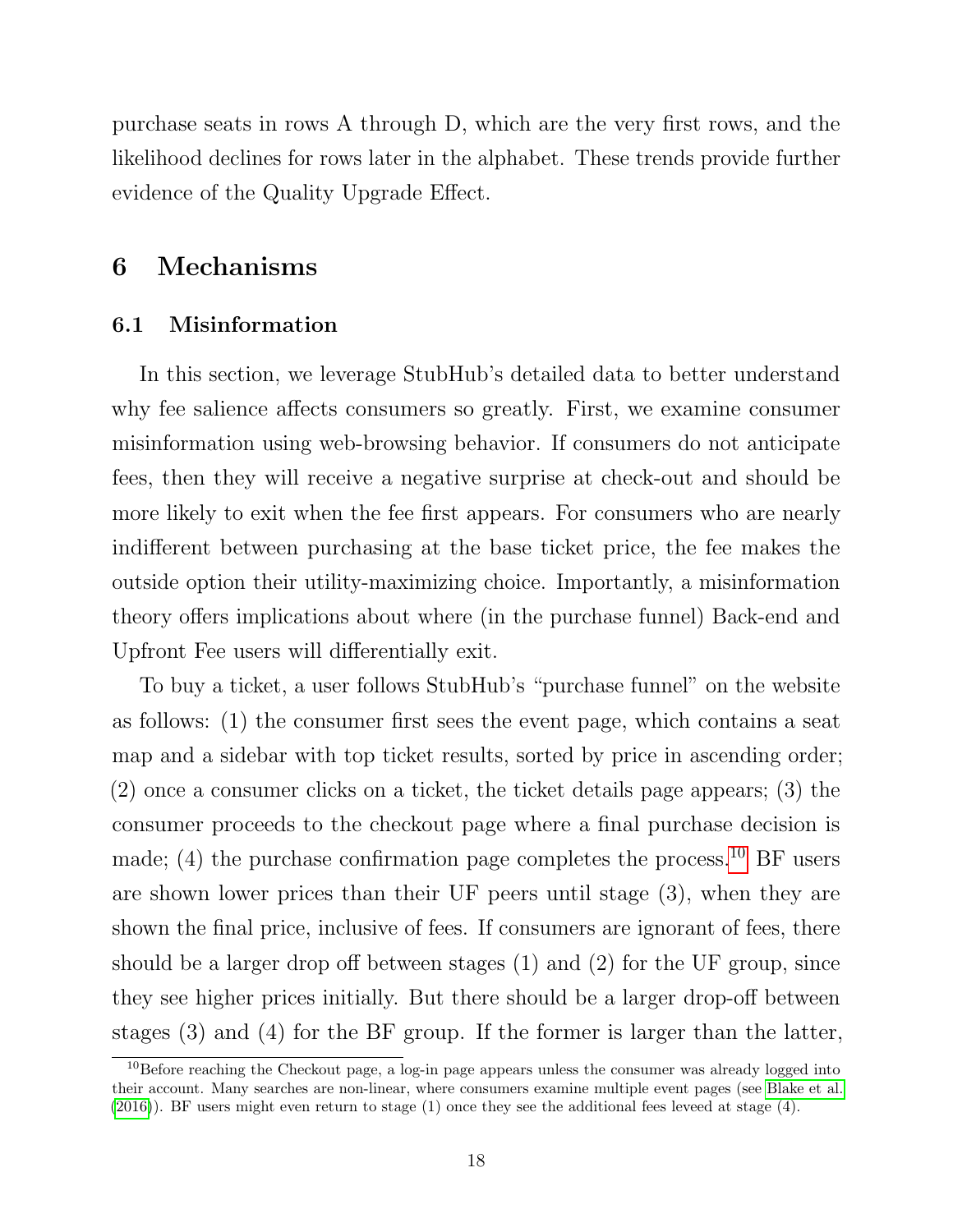#### <span id="page-20-0"></span>then Back-end Fees increase the quantity sold.

|                       | Percentage Click Through from Prior Page |                 |                      | Average Ticket Price |         |              |
|-----------------------|------------------------------------------|-----------------|----------------------|----------------------|---------|--------------|
|                       | BE                                       | $U$ $F$         | % Difference         | BE                   | $U$ $F$ | % Difference |
| <b>Event Page</b>     |                                          |                 |                      | \$1.00               | \$0.84  | 18.73%       |
| <b>Ticket Details</b> | 27.96<br>(0.01)                          | 23.56<br>(0.01) | 18.67%<br>(0.00)     | \$0.86               | \$0.78  | 10.16%       |
| Review $\&$ Submit    |                                          |                 |                      | \$0.56               | \$0.52  | 7.44%        |
| Purchase              | 18.52<br>(0.06)                          | 33.41<br>(0.1)  | $-44.58\%$<br>(0.00) | \$0.42               | \$0.39  | 6.57%        |

Table 4: Purchase Funnel Behavior by Fee Salience

Notes: This table reports means and standard errors (in parentheses) on user behavior in the StubHub purchase funnel. Average ticket prices are normalized by the average price of tickets selected by Back-end Fee users on the Event Page.

The left panel of Table [4](#page-20-0) shows the absolute and relative rate of UF and BF user arrivals between these key steps in the purchase process. Consistent with misinformation, Back-end Fee users are almost 19% more likely to select tickets (transition from stage 1 to 2) than Upfront Fee users. The difference is statistically significant at the 1% level and economically large. In contrast, the drop off rate at the final stage (purchase) is much larger for BF users, as they are almost 45% less likely to purchase at checkout.

The right panel of Table [4](#page-20-0) presents the average selected ticket price at each step in the purchase funnel for a subset of events. The average price of tickets under consideration declines at each step, suggesting that quality also drops. As the theory predicts, UF users always select cheaper tickets than BF users, but the difference narrows as users move closer to purchase. When fees are revealed, the gap is just under 7% compared to an initial difference of almost 19%. In sum, BF users are more likely to contemplate expensive tickets but when fees are revealed, more of the (potentially surprised) BF users exit than the UF users who see no change in their expected outlay.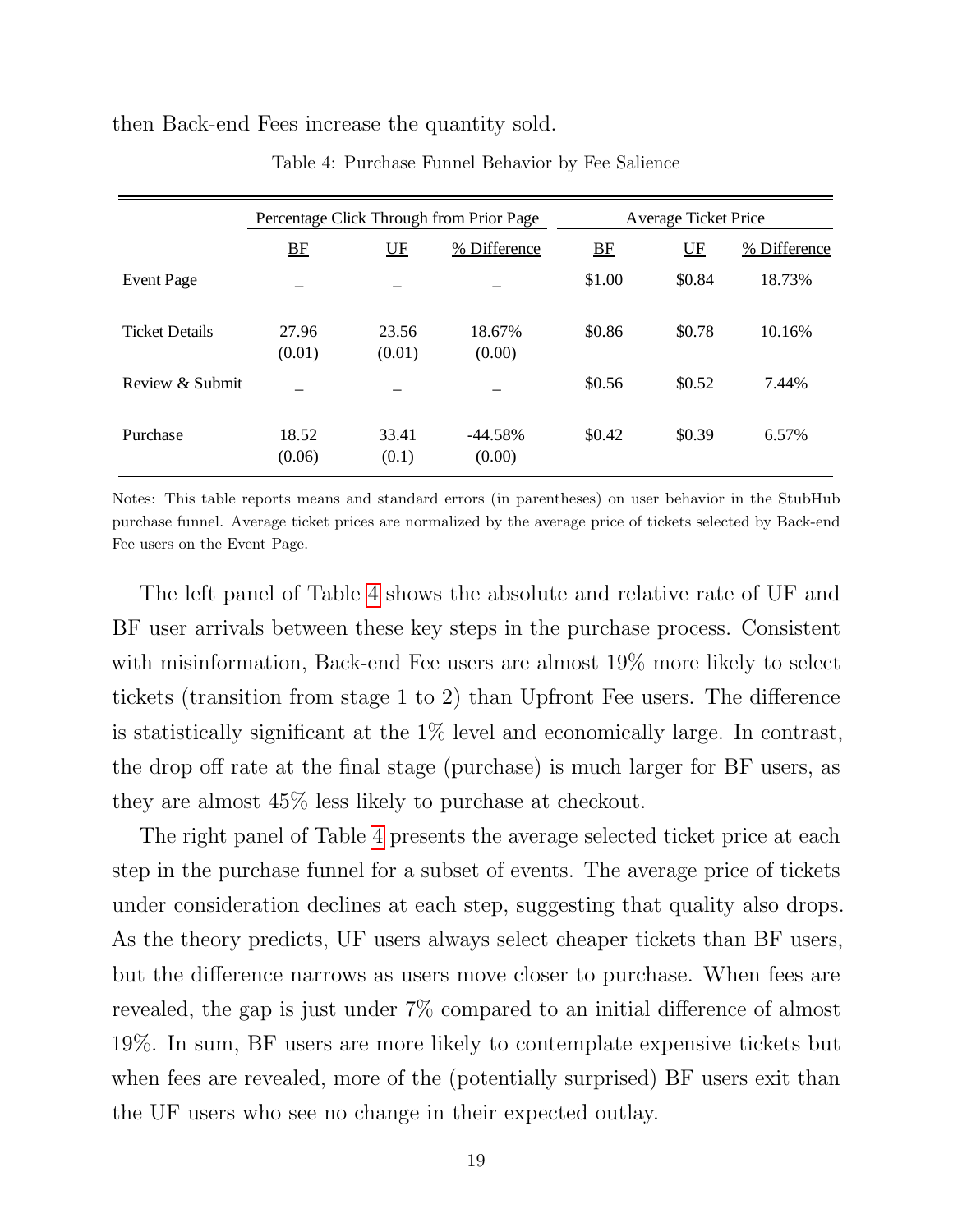One important question, from both the firm's and a policy maker's perspective, is whether consumers learn about the fees over time. As an example, consumers could act as if they do not anticipate fees in their ticket selection each time they visit the site. In this case, websites stand to gain substantially by shrouding fees. This implication contrasts with a model where consumers anticipate a fee, but do not know the exact level. In a model with learning, once a consumer makes a purchase, she updates her priors on future StubHub fees and does not make the same 'mistake' twice.

To examine learning, we repeat our principal analysis (Table [3\)](#page-16-0) separately by level of user experience. If consumers learn, then experience ought to lessen the response to obfuscation. Of course, experience is endogenous, so experienced users may react differently to salience for other reasons (as an example, they may be higher income). Nonetheless, examining responses across experience groups hints at how learning might work in this setting.

To measure experience, we calculate the number of visits each cookie has made to StubHub prior to the experiment. A 2006 ComScore study found that 31% of users clear their cookies within 30 days, so we interpret this as a short-term measure of experience.<sup>[11](#page-21-0)</sup> Unfortunately, we cannot exploit information about logged-in users (like number of past transactions) because log-in is a potential response to our treatment; users who see lower prices initially may be more likely to log in to the website in order to purchase. Our measure does capture the most recent interactions with StubHub, which are likely to be the most relevant for a user's knowledge of the site.

We hypothesize that frequent StubHub users ought to be aware of fees and therefore less sensitive to salience. We split users into three groups: new users (no recorded visits), low experience (1-9 visits), and high experience (10 or more visits). Table [5](#page-22-0) shows that the treatment effect is smaller for cookies with at least 10 site visits: the revenue effect is 15% compared to

<span id="page-21-0"></span><sup>11</sup>https://www.comscore.com/Insights/Blog/When-the-Cookie-Crumbles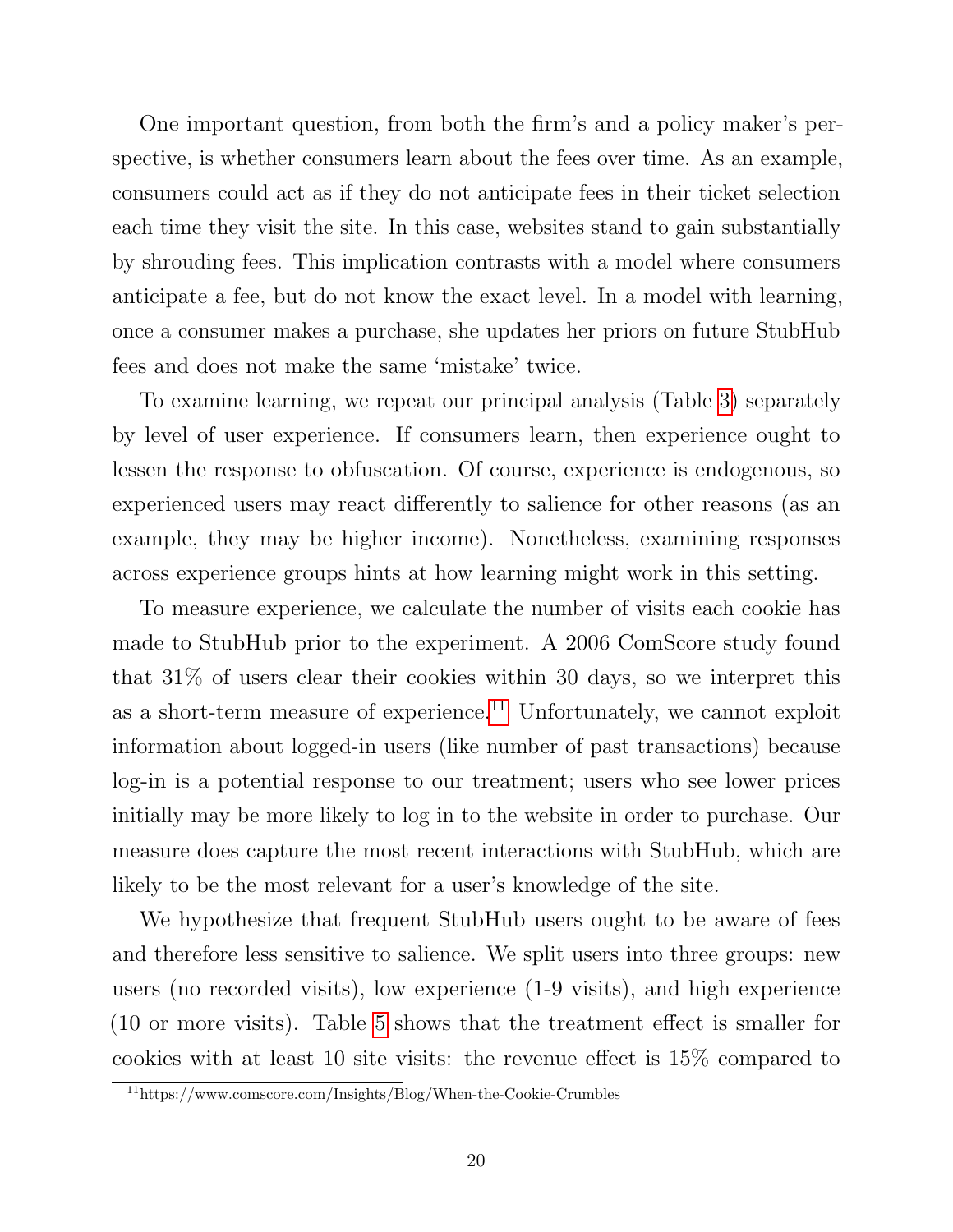21%. These results suggest that salience may be most important in markets where consumers purchase infrequently (for example, real estate or automobile markets). However, effects are still large for the most experienced group (the top 6% of users), which indicates only limited consumer learning. Because experience is not randomly assigned in the population, we interpret this evidence as suggestive, rather than causal.

<span id="page-22-0"></span>

|                                 |                 | % Difference          |                        |
|---------------------------------|-----------------|-----------------------|------------------------|
|                                 | <b>New User</b> | <b>Low Experience</b> | <b>High Experience</b> |
| User 10-day Revenue             | 21.52%          | 21.80%                | 15.09%                 |
|                                 | (0.02)          | (0.02)                | (0.04)                 |
| Propensity to Purchase at Least |                 |                       |                        |
| Once                            | 15.33%          | 13.68%                | 10.19%                 |
|                                 | (0.007)         | (0.01)                | (0.02)                 |
| # Transactions within 10 Days   | 14.33%          | 13.53%                | 8.81%                  |
|                                 | (0.01)          | (0.01)                | (0.03)                 |
| % Sample                        | 67%             | 27%                   | 6%                     |

Table 5: Salience by User Experience

Notes: This table reports coefficient estimates [2](#page-10-0) for users of different experience levels. Heteroskedasticityrobust standard errors in parentheses. See table [3](#page-16-0) for pooled estimates.

We examine user churn to understand the long-run effects of salience. If obfuscation preys on misinformation, then marginal BF consumers, who would not purchase if shown fees upfront, may be more likely to abandon StubHub after seeing fees for the first time. Unfortunately, we cannot identify marginal consumers among the pool of BF consumers. We also cannot compare the return rates of all BF and UF users, as there is no way to track future purchases of users who do not log-in to the site. Instead, we compare the return rates of BF and UF users who purchase during the experiment. As Table [3](#page-16-0) shows, BF users are 3.3% less likely to churn, which is inconsistent with the simple misinformation story. We emphasize caution in interpreting churn, however, as it potentially confounds multiple treatments: BF users may learn about the platform fees when they make a purchase, but they may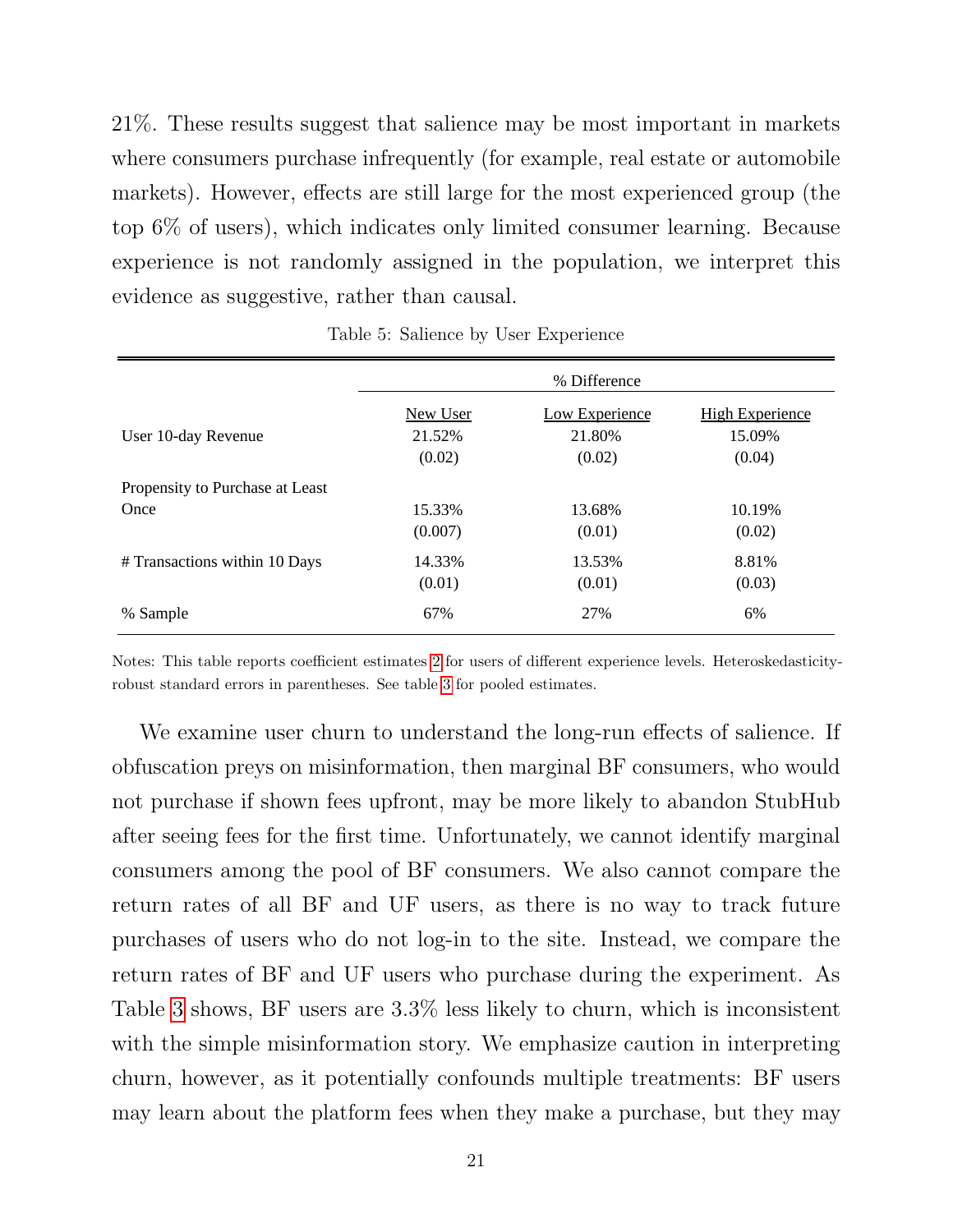also learn about StubHub's reliability, speed, quality, etc. This additional learning may increase a consumer's likelihood of purchase, even if obfuscation effects are short lived.

As a robustness check, we compare the likelihood of return for consumers who were logged into StubHub *before* the experiment. We can track these users' purchases after the experiment's conclusion, regardless of whether they made a purchase during the experiment window. The difference between BF and UF return rates drops to 0.65% and loses statistical significance. While this sample contains consumers with high attachment to StubHub, this comparison also indicates that salience effects persist beyond initial misinformation.

Finally, to shed light on the persistence of salience, we construct a panel dataset that tracks the purchases of BF and UF users over a six month period centered around the experiment window (May 18 through December 1, 2015). We have already established that BF users spend more, conditional on purchasing, during the experiment. On September 1, the entire site switched to BF, so that the only difference between users who had been assigned to BF versus UF is their experience with the back-end fees. If salience effects are short-lived, then we would expect UF users, who now experience back-end fees for the first time, to outspend their BF counterparts who have 10 days of experience. On other hand, if salience effects persist, then the UF-BF difference should dissipate after the experiment, as both groups spend more than they would have in an UF environment. If  $i$  denotes the user and  $t$  the purchase date, we model purchase price using the following specification:

<span id="page-23-0"></span>
$$
\ln p_{it} = \alpha_1 \cdot \text{Before}_t + \alpha_2 \cdot \text{During}_t + \alpha_3 \cdot \text{After}_t + \beta_1 \cdot \text{Before}_t \times T_i + \beta_2 \cdot \text{During}_t \times T_i + \beta_3 \cdot \text{After}_t \times T_i + \epsilon_{it},
$$
\n(8)

where  $Before<sub>t</sub>$  is an indicator that the purchase happened before the experiment, and similarly for  $During_t$  and  $After_t$ . We estimate equation [\(8\)](#page-23-0) using the sample of users who purchase during the experiment window because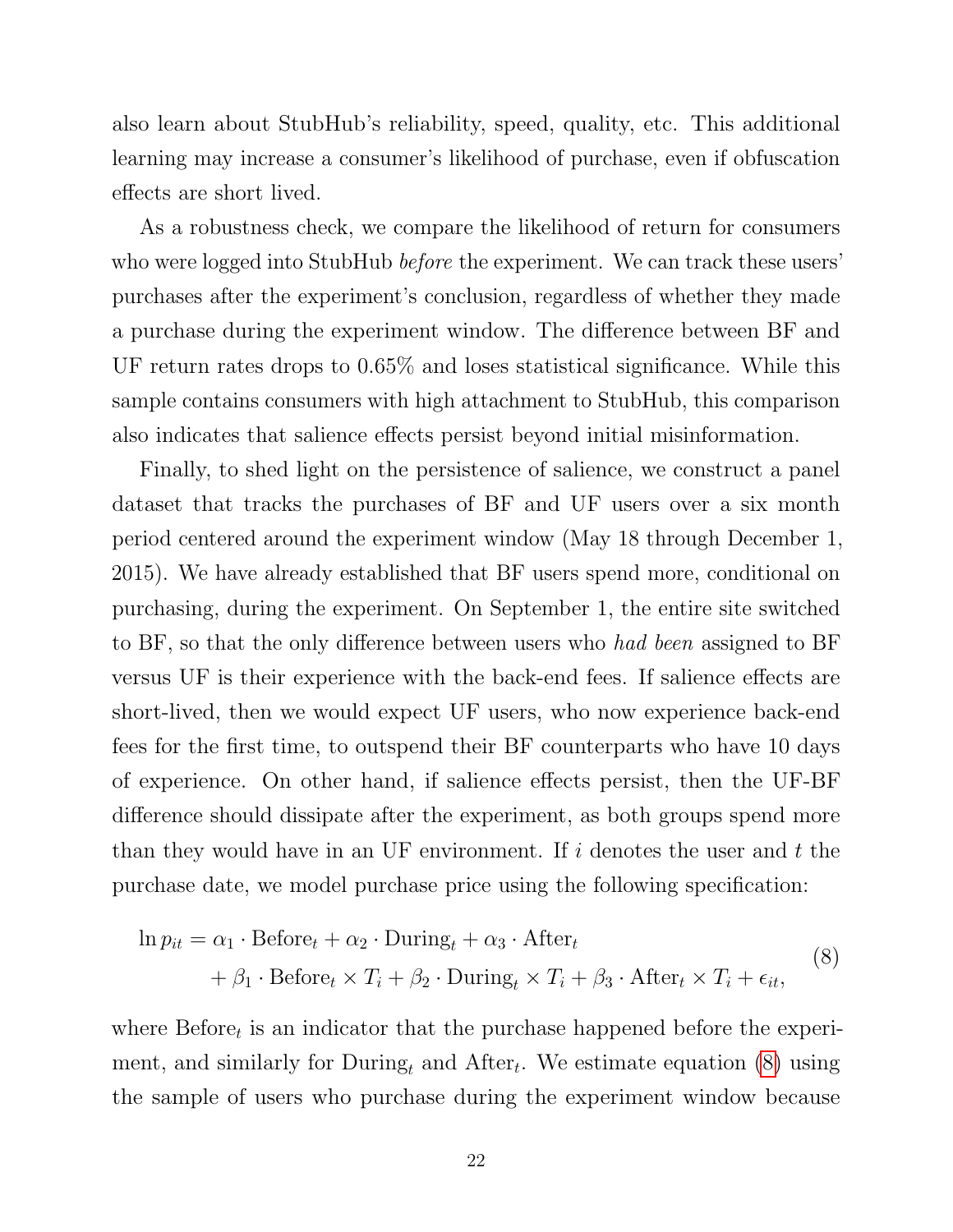<span id="page-24-0"></span>Figure 4: Spending Before, During, and After the Platform Switch to Back-end Fees



these are the only users we can reliably track. During the purchase process, users log into the site, allowing us to identify their prior and subsequent purchases. We also cluster standard errors at the user level to account for serial correlation in individual purchasing decisions.

Figure [4](#page-24-0) displays the estimates of the interactions between the BF treatment indicator and each time period. BF and UF users spend similar amounts before the experiment, when both groups experience UF. As in Table [3,](#page-16-0) we find that during the experiment, BF users spend almost  $6\%$  more than UF users, conditional on purchasing at least one ticket. However, in the three month period following the experiment, when all users experience BF, there is no difference in spending between the two groups. The results are robust to the inclusion of both buyer and day fixed effects. These event study findings, taken together with our results on experienced users and churn, indicate that salience effects are persistent. They suggest that users do not learn to anticipate the correct fee level after going through the purchase funnel with back-end fees at least once.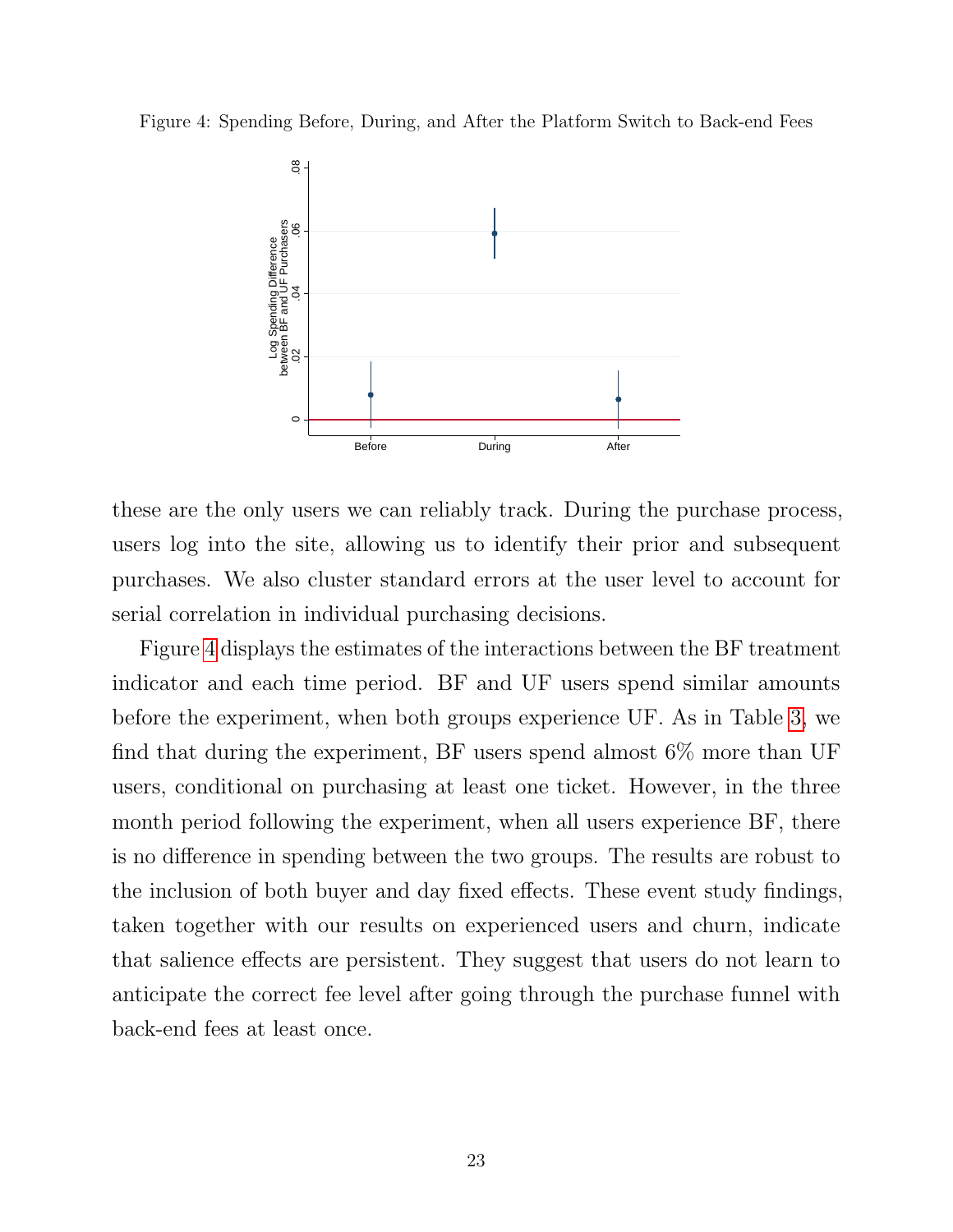Figure 5: Number of Listings Viewed by Fee Salience

<span id="page-25-0"></span>

Notes: Pearsons Chi-square of 6700 rejects hypothesis that distribution over rows is same in test and control.  $(p$ -value of  $0.000)$ 

## 6.2 Consideration Sets and Search Frictions

In this section, we present evidence on forces beyond misinformation that might contribute to the importance of salience: consideration sets and search frictions. First, we consider whether fee obfuscation widens users' consideration sets. A growing body of literature (e.g. [Goeree](#page-36-11) [\(2008\)](#page-36-11)) suggests that potential consumers often ignore a large fraction of inventory, and instead focus on choosing between a few products. StubHub presents inventory to consumers in ascending price order, so that expensive tickets are not visible to the consumer unless she actively scrolls down or filters the results (e.g., by section). It is possible that obfuscating fees might draw user attentions to a wider array of products, leading BF users to make different purchase decisions than their UF counterparts. We find that BF users scroll 10% more often, a difference that is statistically significant at the 1% level.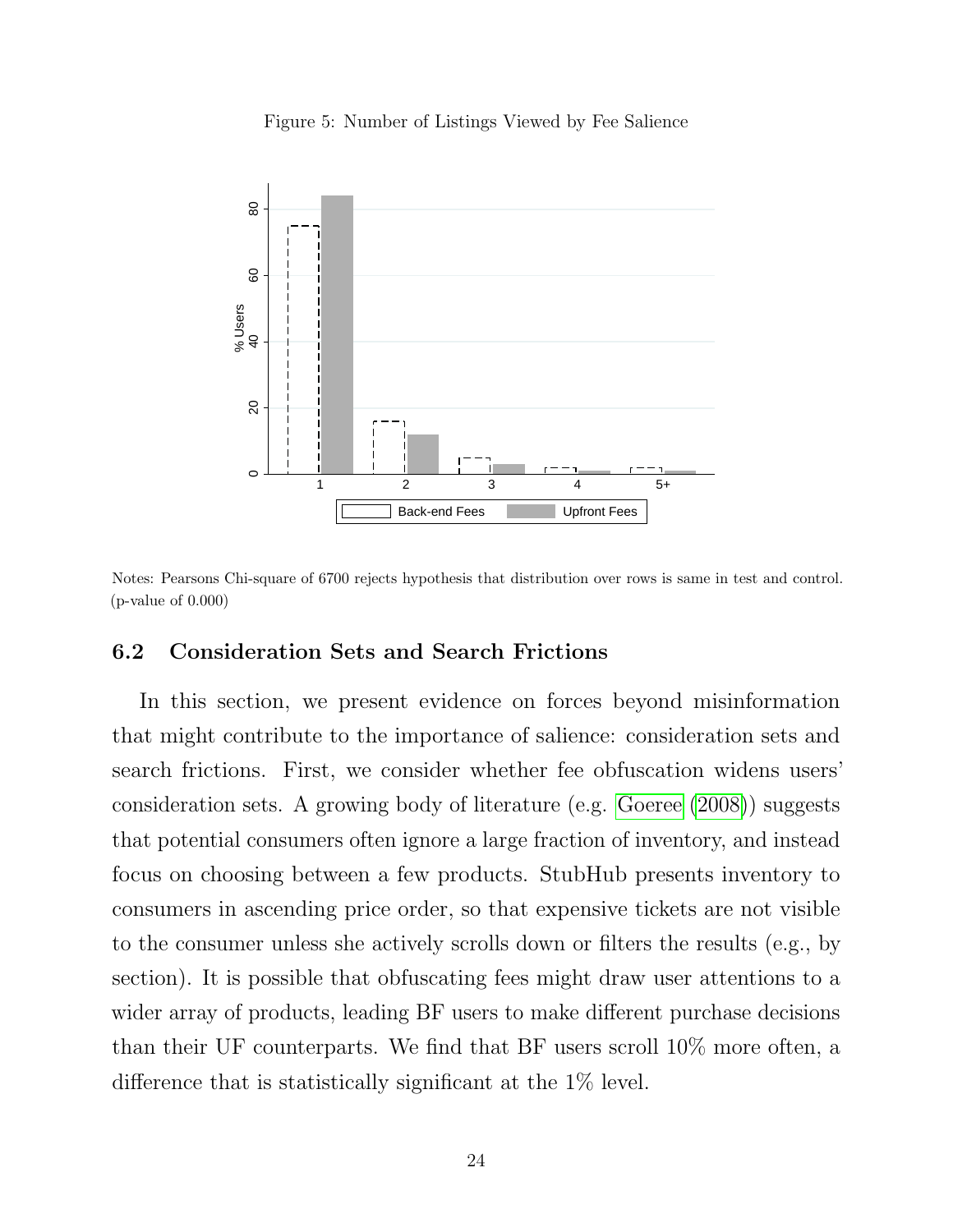| Back-end Fees |                                                        | Upfront Fees     |                                                     |  |
|---------------|--------------------------------------------------------|------------------|-----------------------------------------------------|--|
| 8.3%<br>(1.9) | Initial Checkout Follow-up Actions<br>$0.8\%$<br>(1.2) | $0.0\%$<br>$(-)$ | Initial Checkout Follow-up Actions<br>1.8%<br>(0.6) |  |

<span id="page-26-0"></span>Table 6: Average Price of Tickets Viewed Relative to UF Initial Selections

Notes: This table reports means and standard errors for the relative price of tickets viewed across groups. Estimates are normalized by the price of tickets initially brought to check-out by UF users.

When fees are revealed, BF consumers are already at check-out with their tickets, but they may choose to go back to the event page if they wish to re-optimize and purchase cheaper seats. We find that less than a quarter of BF users exercise this option, which is consistent with a search friction beyond misinformation. Figure [5](#page-25-0) shows the average number of tickets viewed by BF and UF users. BF cookies are 56% more likely to view multiple ticket listing compared to their UF counterparts. Table [6](#page-26-0) shows that BF users view cheaper tickets upon their return to the listings page from the checkout page (six percentage points lower). In contrast, UF users, who are less likely to return overall, view more expensive tickets if they do.

Figure [5](#page-25-0) shows that BF users are twice as likely to view three or more listings than their UF counterparts. Viewing more than two tickets suggests the effects of price obfuscation extend beyond an initial confusion about fees. BF consumers who return to the event page have seen fees for their initial selection, but they must calculate the StubHub fee for each new ticket they consider. If calculation costs are high, as hypothesized by [Morowitz et al.](#page-37-0) [\(1998\)](#page-37-0) or [Ellison and Ellison](#page-36-6) [\(2009\)](#page-36-6), consumers might choose to go down the funnel multiple times rather than compute the fees themselves. Obfuscation as a search friction is consistent with our findings on experienced customers, who ought to anticipate fees but might still bear a higher search cost when fees are hidden. This evidence is in line with [Ellison and Ellison](#page-36-6) [\(2009\)](#page-36-6), who find that firms endogenously create such frictions to soften price competition.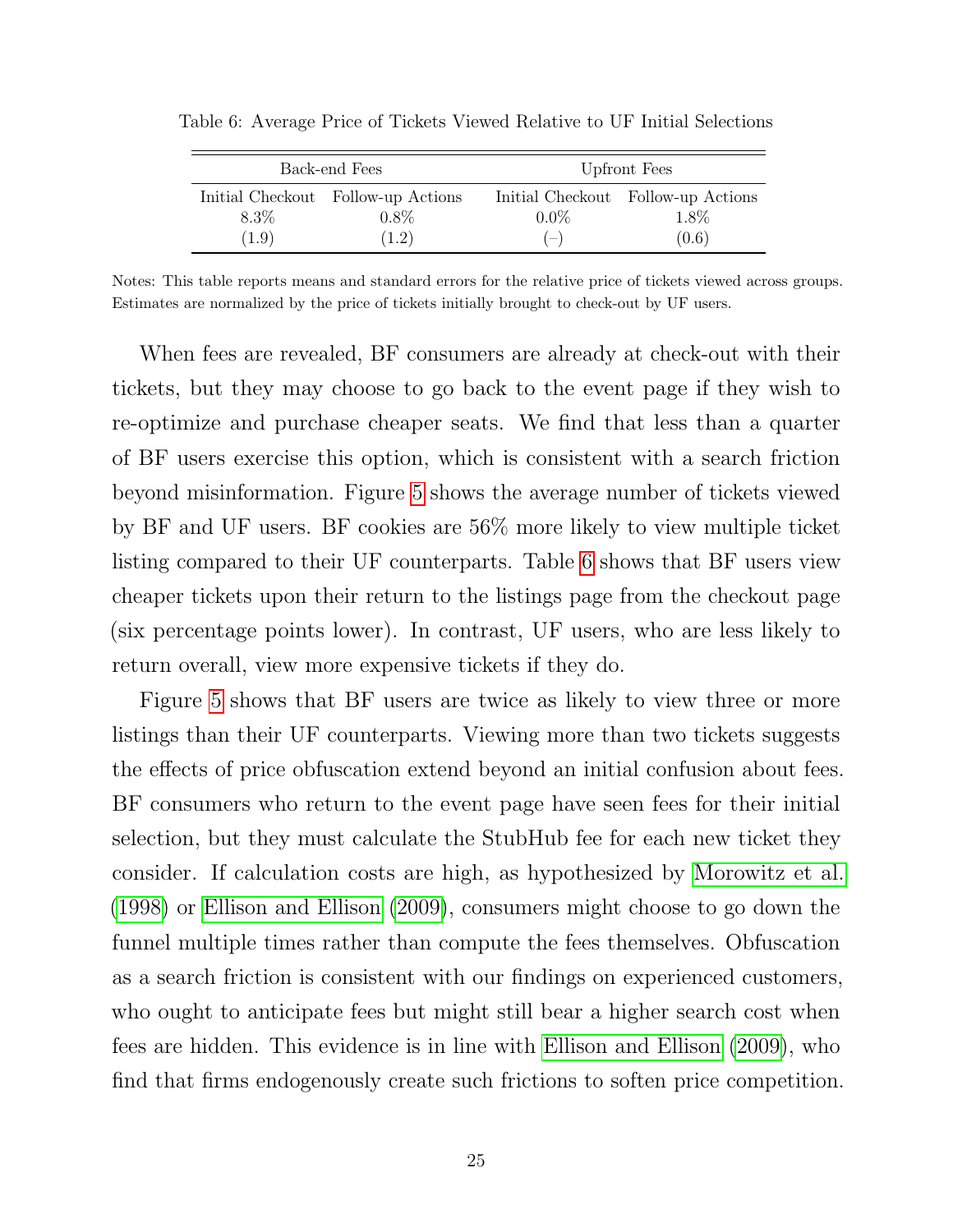Figure 6: Google Queries for Competing Ticket Resale Platforms

<span id="page-27-0"></span>

## 6.3 Competition with Other Platforms

Marginal consumers who choose to abandon StubHub may exit the market or they may purchase tickets through a rival platform. Understanding where marginal consumers go has important welfare implications. As an example, if all ticket sellers multi-home, then consumers might buy the same exact tickets on Ticketmaster that they would have under Back-end Fees at StubHub. Obfuscation would then have only limited efficiency consequences (through the product selection margin for users who remain on StubHub). On the other hand, if consumers who leave StubHub under Upfront Fees exit the market, then the change in consumer surplus could be much larger.

To investigate the effect of StubHub's switch to BF, we employ data from GoogleTrends on queries for its main competitors: Ticketmaster and SeatGeek. Both sites act as a secondary market for tickets, with Ticketmaster serving as the primary market for certain sporting and music events. Google provides data on weekly query volume for these sites, but normalizes the data separately for each platform (by dividing by the site's peak over 2012-2017). Figure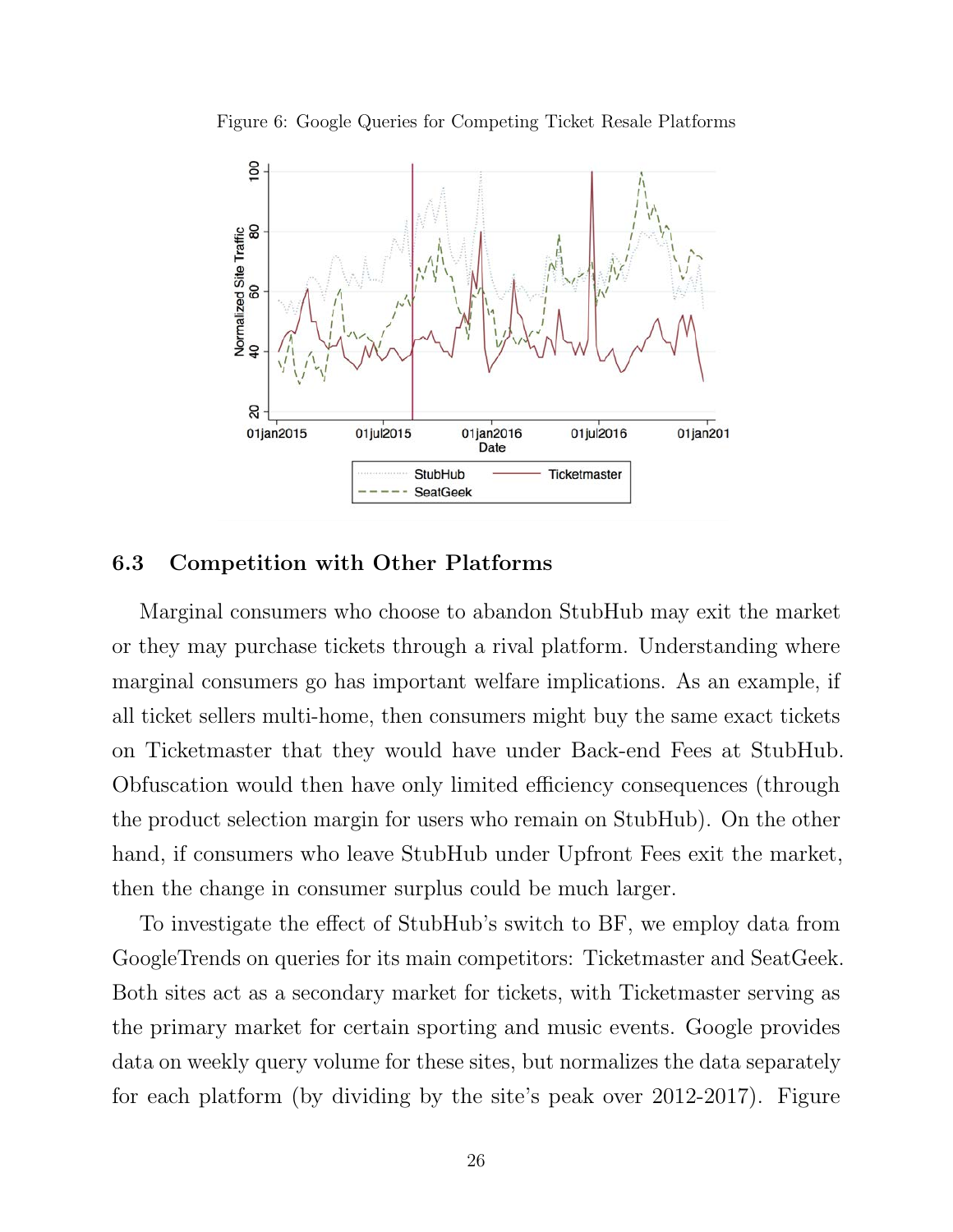[6](#page-27-0) shows the evolution of queries for 2015 and 2016. The lift in SeatGeek queries in August 2015 (indicated by a vertical line) suggests that consumers attracted by BF at StubHub do not detract from other sites.

We formally test for a change in Ticketmaster (TM) and SeatGeek (SG) queries using an event-study design akin to [\(8\)](#page-23-0). We interact indicator variables for each site with indicators for the time period (During<sub>t</sub> corresponds to the two weeks when the experiment was running and  $\text{After}_t$  corresponds to all weeks thereafter). Our specification is

<span id="page-28-0"></span>
$$
Log(Queries_{it}) = \beta_0 + \beta_1 \cdot \text{After}_t + \beta_2 \cdot \text{After}_t \times TM_i + \beta_3 \cdot \text{After}_t \times SG_i
$$
  
+  $\beta_4 \cdot \text{During}_t + \beta_5 \cdot \text{During}_t \times TM_i + \beta_6 \cdot \text{During}_t \times SG_i$   
+  $\beta_7 \cdot TM_i + \beta_8 \cdot SG_i + \epsilon_{it}.$  (9)

If salience on StubHub affects other platforms, then we should reject the null hypothesis that the interaction terms coefficients ( $\beta_2$ ,  $\beta_3$ ,  $\beta_5$ , and  $\beta_6$ ) are zero.

Table [7](#page-29-0) columns 1 & 2 present the regression analogue of Figure [6,](#page-27-0) corresponding to the coefficients on the four interaction terms in equation [\(9\)](#page-28-0). There is no discernible break for StubHub or Ticketmaster queries at the time of the experiment, and the effect on SeatGeek queries is positive and statistically significant. These findings suggest that the switch to BF at StubHub was market-expanding, rather than pure business-stealing.

### <span id="page-28-1"></span>6.4 Seller Responses

Our focus so far has been on consumer behavior, but changes to the buyer experience may affect seller behavior. As an example, if obfuscation increases seller profits, then more sellers may enter the marketplace. In turn, increased seller participation may bolster competition and help buyers. These sorts of externalities complicate welfare analysis in two-sided markets.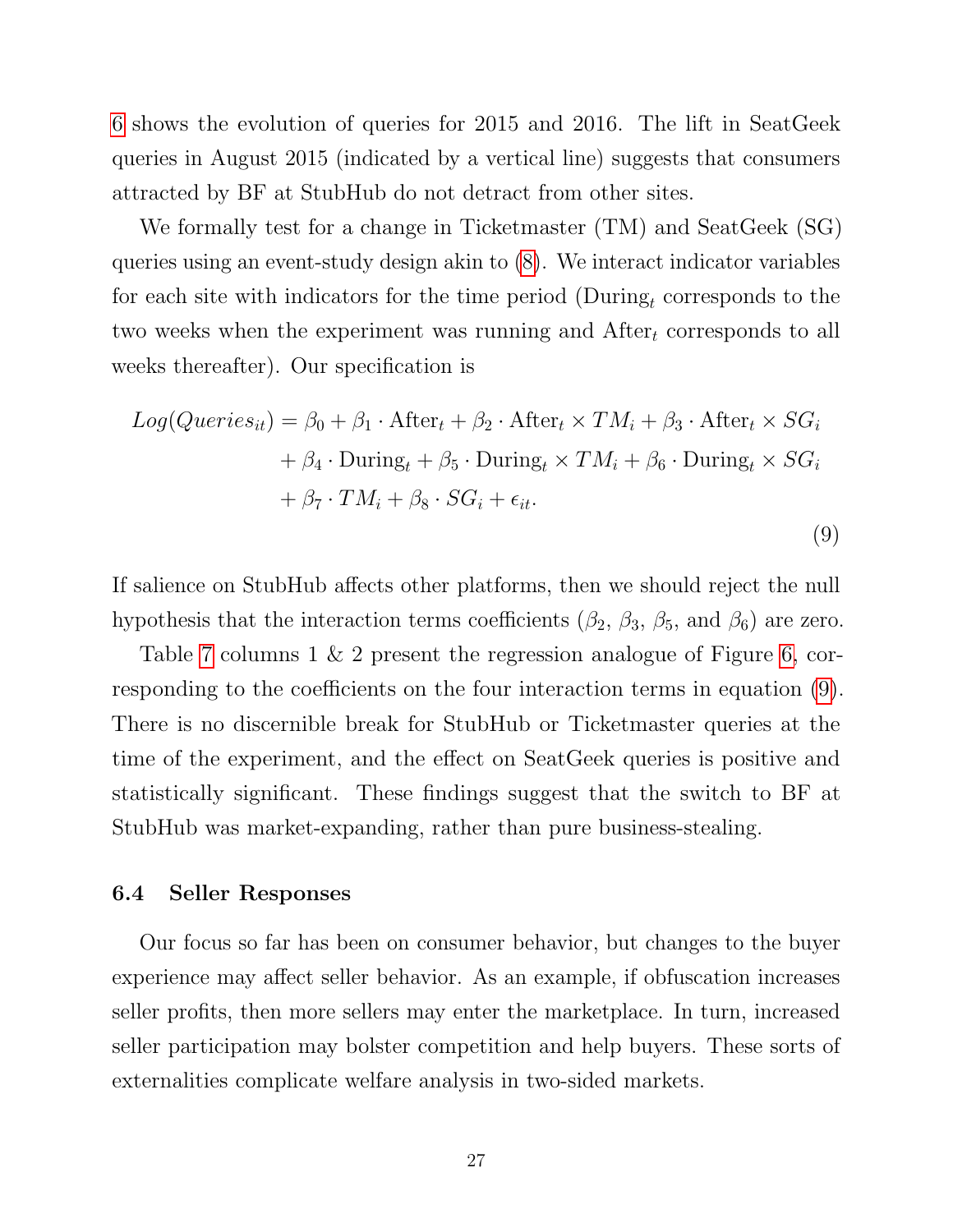<span id="page-29-0"></span>

|                                  | Query Index |         | Log Listings |         |
|----------------------------------|-------------|---------|--------------|---------|
|                                  | (1)         | (2)     | (3)          | (4)     |
| Ticketmaster $\times$ Experiment | $-6.05$     | $-6.05$ |              |         |
|                                  | (4.00)      | (3.70)  |              |         |
| SeatGeek $\times$ Experiment     | 2.82        | 2.82    |              |         |
|                                  | (5.56)      | (2.51)  |              |         |
| $Log Position \times Experiment$ |             |         | $-0.17$      | $-0.17$ |
|                                  |             |         | (0.05)       | (0.05)  |
| Ticketmaster $\times$ Post       | 4.58        | 4.58    |              |         |
|                                  | (4.83)      | (4.79)  |              |         |
| SeatGeek $\times$ Post           | 0.85        | 0.85    |              |         |
|                                  | (6.10)      | (3.26)  |              |         |
| $Log Position \times Post$       |             |         | $-0.15$      | $-0.15$ |
|                                  |             |         | (0.02)       | (0.02)  |
| <b>Fixed Effects</b>             |             | Week    |              | Day     |
| Obs                              | 78          | 78      |              |         |

Table 7: Listing Quality and Google Searches Following Back-end Fees

Notes: This table reports coefficient estimates that correspond to equation [9.](#page-28-0) Heteroskedasticity-robust standard errors in parentheses. Observations from 06/01/2015 - 12/01/2015, at the weekly level in columns 2 and 3 and at the daily level in columns 3 and 4. Columns 1 and 2 include main effects for Ticketmaster and SeatGeek. All regressions include main effects for Post (8/31 onwards) and Experiment (8/16-8/30).

We examine whether inventory responds to the use of BF pricing, with a focus on ticket quality. Section [5.2](#page-17-0) shows that buyers upgrade to higher quality seats when fees are less salient, making StubHub a more attractive platform to sellers of high quality tickets. Figure [7](#page-30-0) shows the evolution of inventory on StubHub over time by row letter. Visual inspection suggests that the relative number of seats in front rows (A-E) compared to back rows (U-Z) increase after the switch to BF. Consistent with [Ellison and Ellison](#page-36-6) [\(2009\)](#page-36-6), we find that sellers respond to the change in the buyer's experience.

To further investigate seller responses, we test for a break in listing quality during and after the experiment, when the whole site switched to BF. To measure quality, we construct a row number variable, *Position*, which counts the number of rows in between the seat and row A plus one (taking a value of one for seats in row A). We then construct an event study, as in equation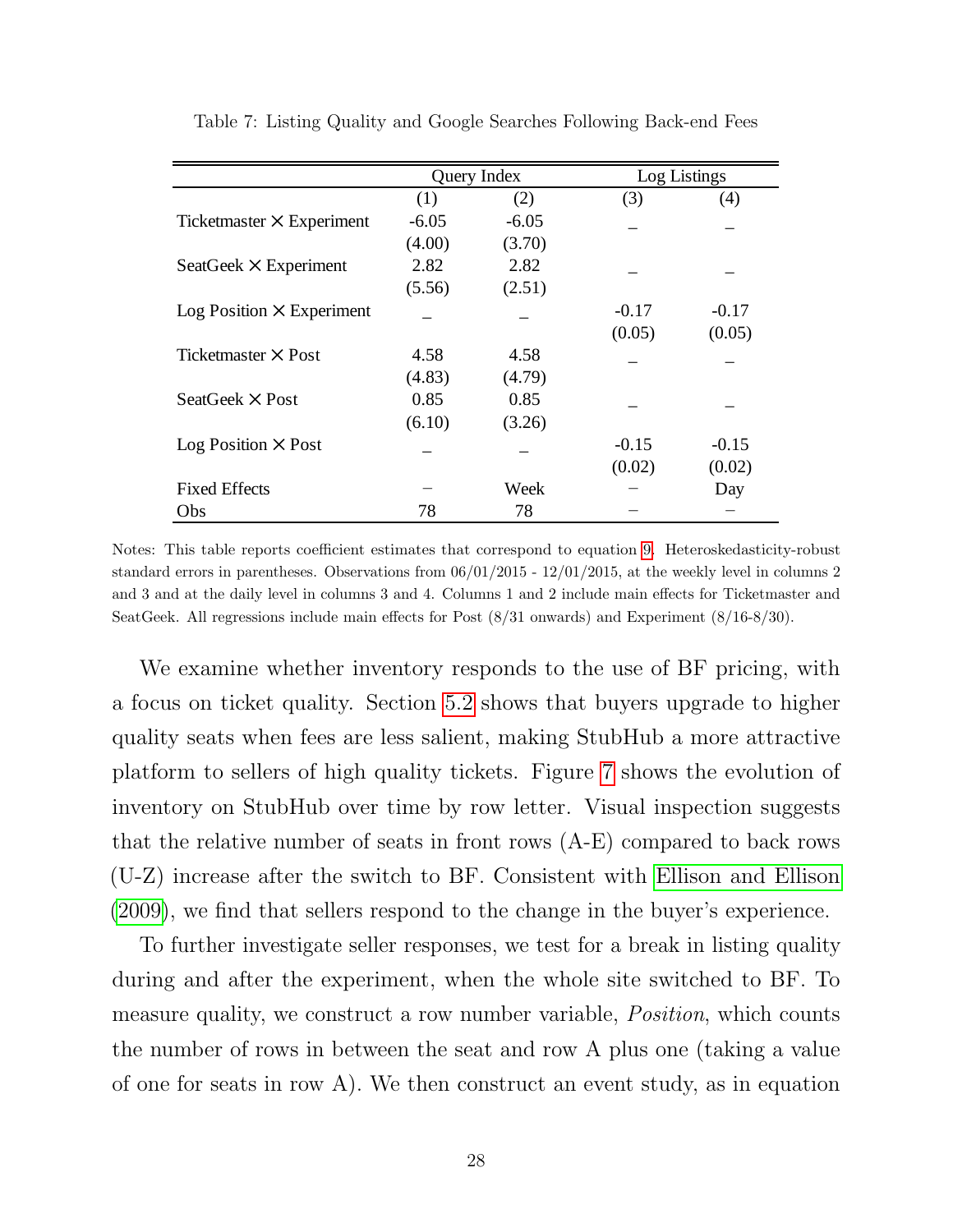<span id="page-30-0"></span>

Figure 7: Fraction of Listings by Row Letter

[9,](#page-28-0) with a set of interactions between the log of Position and time dummies. Table [7](#page-29-0) presents the coefficient estimates on the interaction terms, which are negative and statistically significant at conventional levels for both the experiment and its aftermath. The point estimates imply that a ticket listed on StubHub is 15% more likely to be in row A than row B following the experiment (under BF) compared to before (under UF). The increase in high quality listings underscores the complexity of platform design, as changes to one side of the market influence the entry decisions on the other.

## 7 A Second Experiment: Event-Level Randomization

The 2015 experiment randomized salience across users so that BF and UF users had the same StubHub experience, but for the addition of fees in the latter's search results. In a earlier experiment performed in 2012 at StubHub, fee salience was randomized at the event level, which presents distinct challenges, but offers a nice robustness check for the 2015 experiment.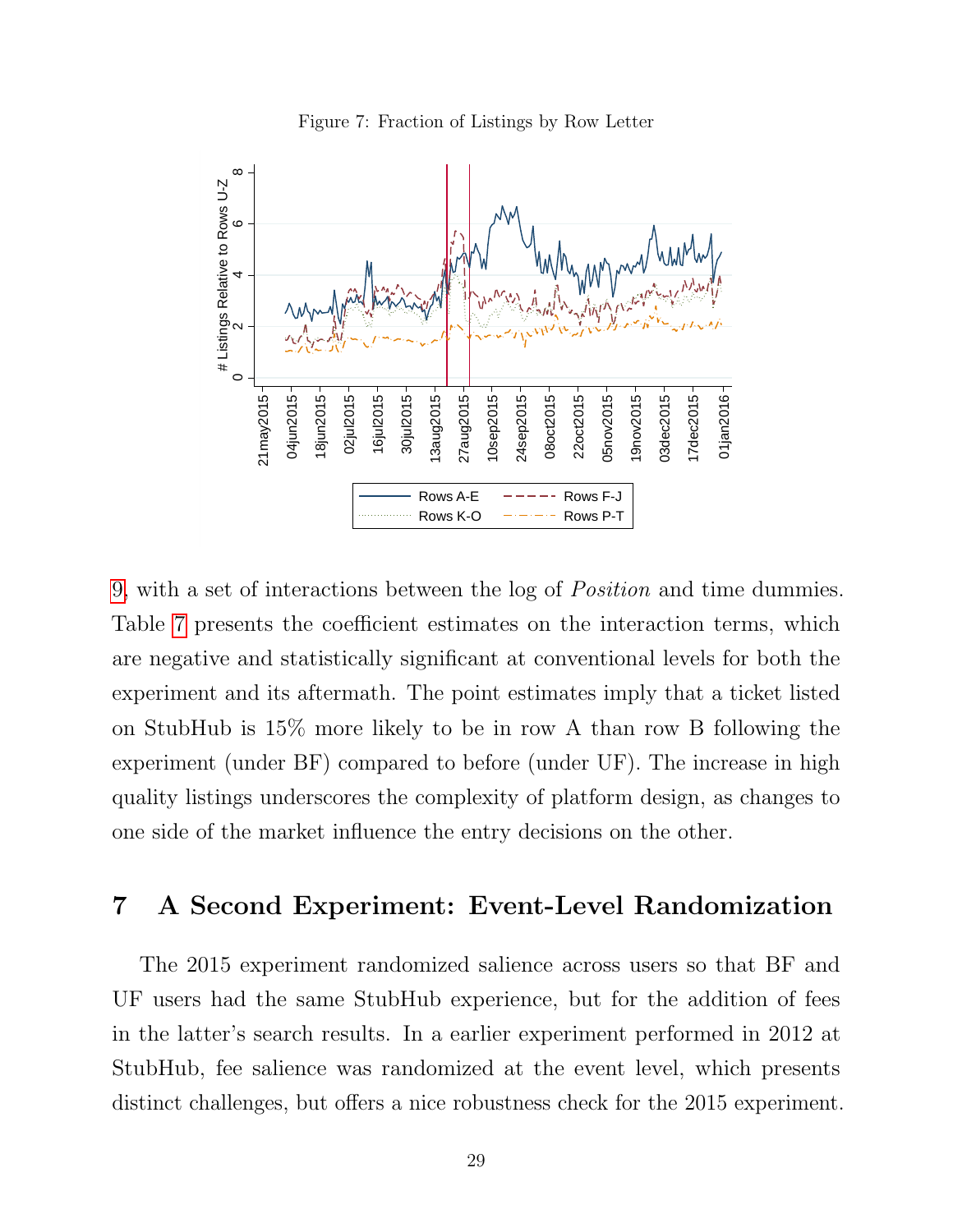First, StubHub's unique inventory threatens the independence assumption for the 2015 experiment, but not for its 2012 counterpart. Suppose that price obfuscation merely accelerates, but does not actually alter, the consumer's purchase decision. In this case, BF users will tend to buy early in the 2015 experiment, which may reduce inventory for UF users. Comparing purchase probabilities without taking this censorship into account would mistakenly indicate a positive treatment effect. In other words, treating user A affects user B. [Blake and Coey](#page-36-12) [\(2014\)](#page-36-12) discuss this challenge on eBay. Fortunately, the 2012 experiment does not suffer from the same contamination concern because all tickets for a particular event share the same treatment status.

A second challenge that the 2012 experiment addresses is multi-device use. In the 2015 experiment, we sort users into BF or UF the first time they touch an event page on StubHub during the experiment period. StubHub employs cookies to track users, so that the user remains in the appropriate group throughout the trial. However, cookies differ across devices, and a user would be re-randomized into the BF or UF group if she used a different devise. Switching devices is particularly problematic if its incidence depends on initial treatment assignment. As an example, if UF users – upon seeing higher initial prices – delay their purchases and revisit StubHub on a second device, then the BF treatment would be positively correlated with purchasing. In the 2012 experiment, tickets to each event retain their treatment status regardless of the device that consumers use.

Finally, randomization at the event level provides additional insight into general equilibrium effects examined in section [6.4.](#page-28-1) We have shown that when StubHub alters the consumer's experience, it alters sellers' behavior. Salience might also affect price levels, which is hard to gauge given the unique inventory on StubHub. For example, if price obfuscation attracts more elastic buyers, then sellers might lower their prices. If these effects are large, then the 2015 experiment does not provide the true counterfactual of interest: what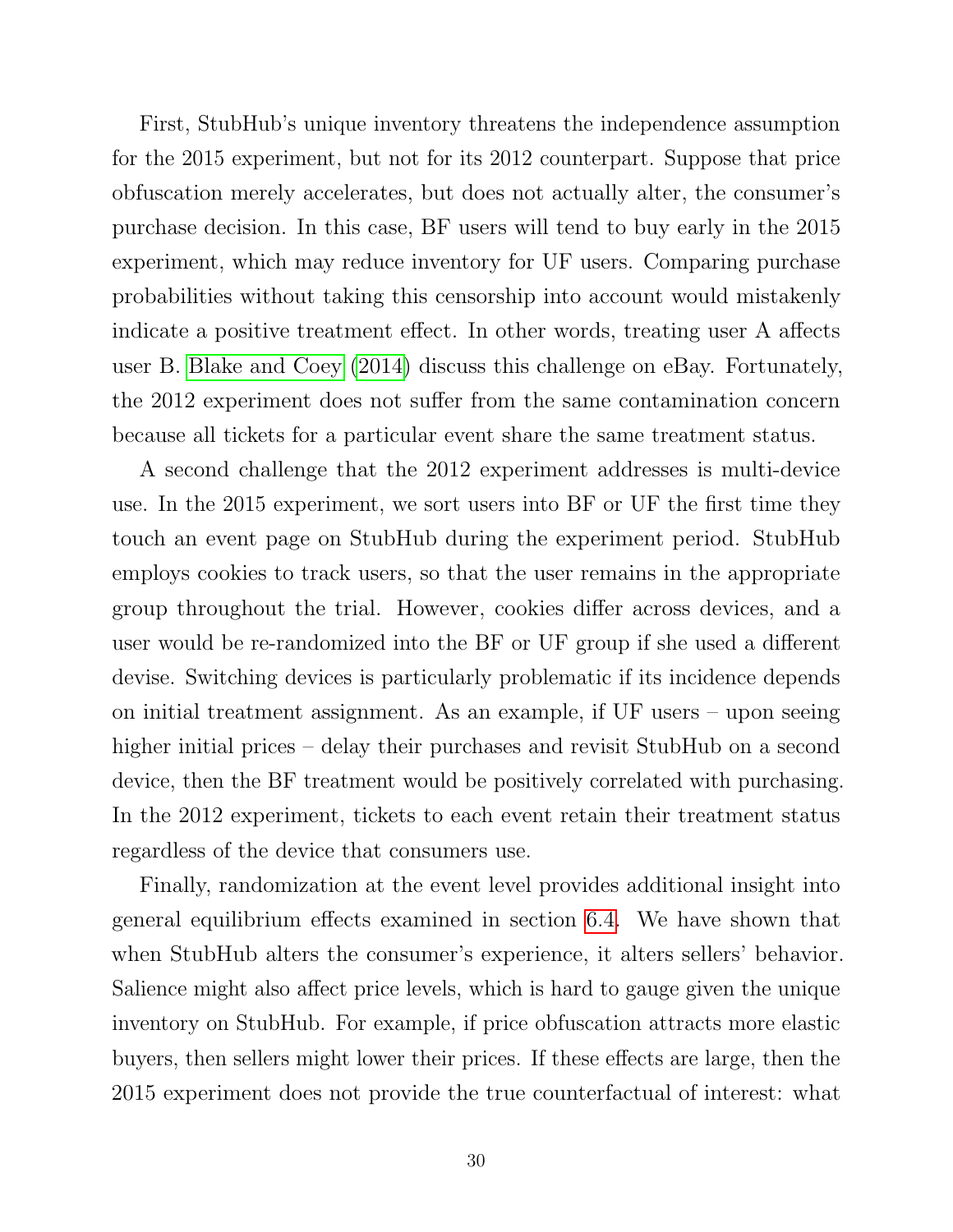<span id="page-32-0"></span>

|                             | % Difference |  |  |
|-----------------------------|--------------|--|--|
| <b>Purchase Probability</b> | $-12.38%$    |  |  |
|                             | (6.63)       |  |  |
| Percentile of Choice Set    |              |  |  |
| Selected                    | $-11.97\%$   |  |  |
|                             | (5.62)       |  |  |

Table 8: 2012 Experiment Results Back-end vs Upfront Fees

Notes: This table reports coefficients estimates based on data from the 2012 StubHub experiment. Standard errors are clustered at the event level and reported in parentheses.

happens when all users face BF? Instead, the econometrician only observes what happens on StubHub when fees are shrouded for 50% of users. The 2012 experiment answers this question because a ticket-seller for a particular match faces an entirely BF or UF audience, but not a mix of both.

In the 2012 experiment, 33 out of 99 Major League Soccer Games were randomly selected for UF. Prices for tickets to these games included fees, even from the initial event page. The remaining 66 matches had the BF experience.

The results from the 2012 experiment, displayed in table [8,](#page-32-0) confirm our 2015 findings: fee salience reduces revenue substantially. Consumers are 13% less likely to buy tickets to an Upfront Fee match.<sup>[12](#page-32-1)</sup> The difference has a p-value of 0.076, with standard errors clustered at the event-level.

We also examine whether users upgrade to more expensive tickets for BF games. Unfortunately, tests based on purchase prices are under-powered because of the high sampling variance across matches. To control for the unobserved popularity of matches, we test whether users purchase from the same quantile of price in BF versus UF matches. For each transaction, we calculate where the purchase ranks in a user's choice set (StubHub's entire inventory for the match at the time of purchase). On average, consumers buy

<span id="page-32-1"></span><sup>&</sup>lt;sup>12</sup> Note that fees were approximately  $10\%$  in 2012.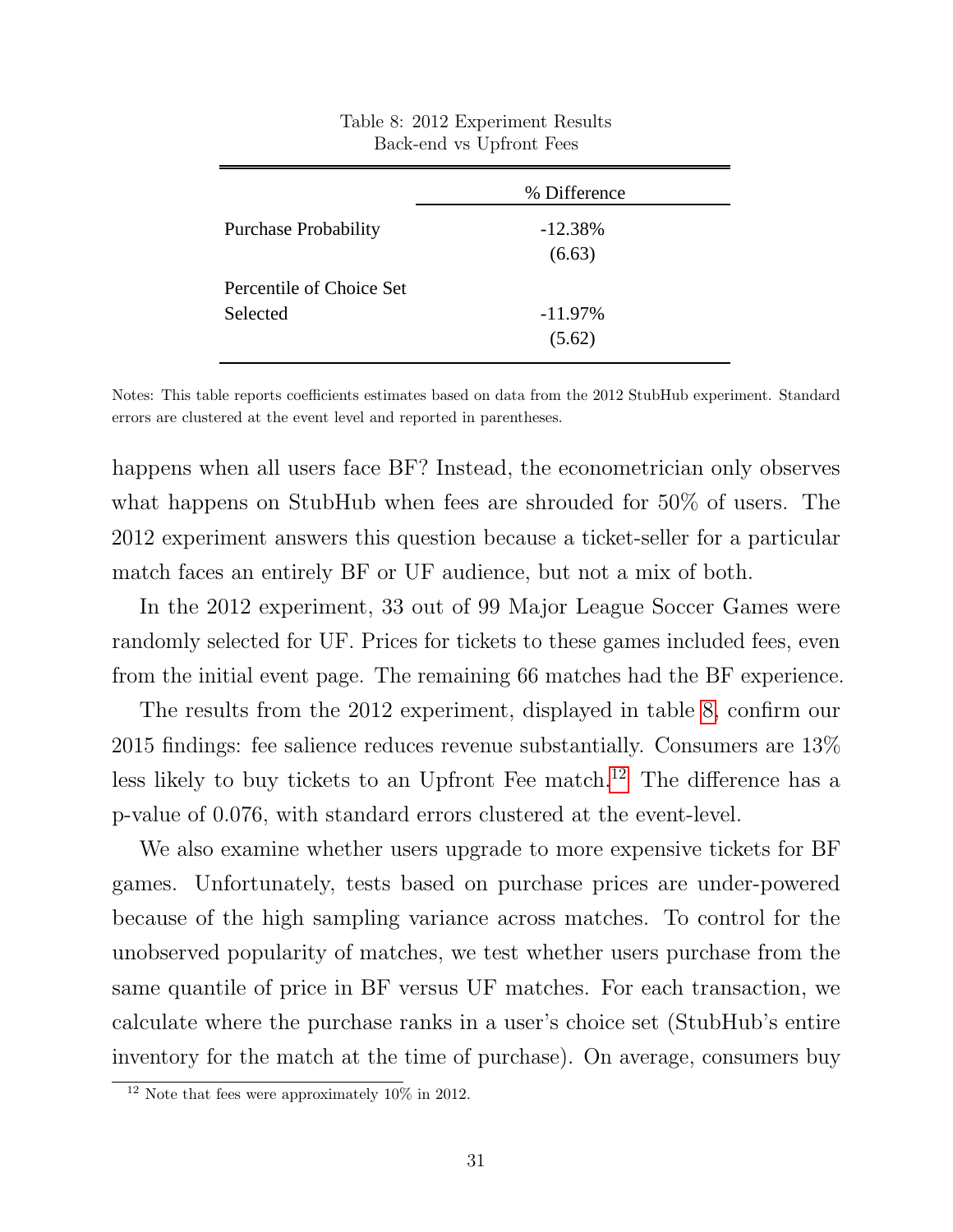<span id="page-33-0"></span>



from a 12% lower quantile for UF compared to BF games. Figure [8](#page-33-0) shows the full distribution of purchase quantiles for BF and UF matches.

While these results are heartening, we prefer the 2015 experiment for its larger sample size. Further, experimentation at the event-level suffers from a different kind of contamination bias: consumers may substitute away from UF matches (which appear more expensive) to BF matches. The 2015 experiment is not vulnerable to this type of contamination. The ability to execute two experimental designs is one advantage of the StubHub setting.

# 8 Discussion

Using data from a randomized control trial on StubHub, we find that shrouding buyer fees increases total revenue by about 20%. The control group was shown fee-inclusive prices from the initial search page, while the treatment group was shown base prices until the checkout page. We decompose the impact of obfuscation into a quantity effect and a quality effect. The latter accounts for about 28% of the revenue bump because consumers upgrade to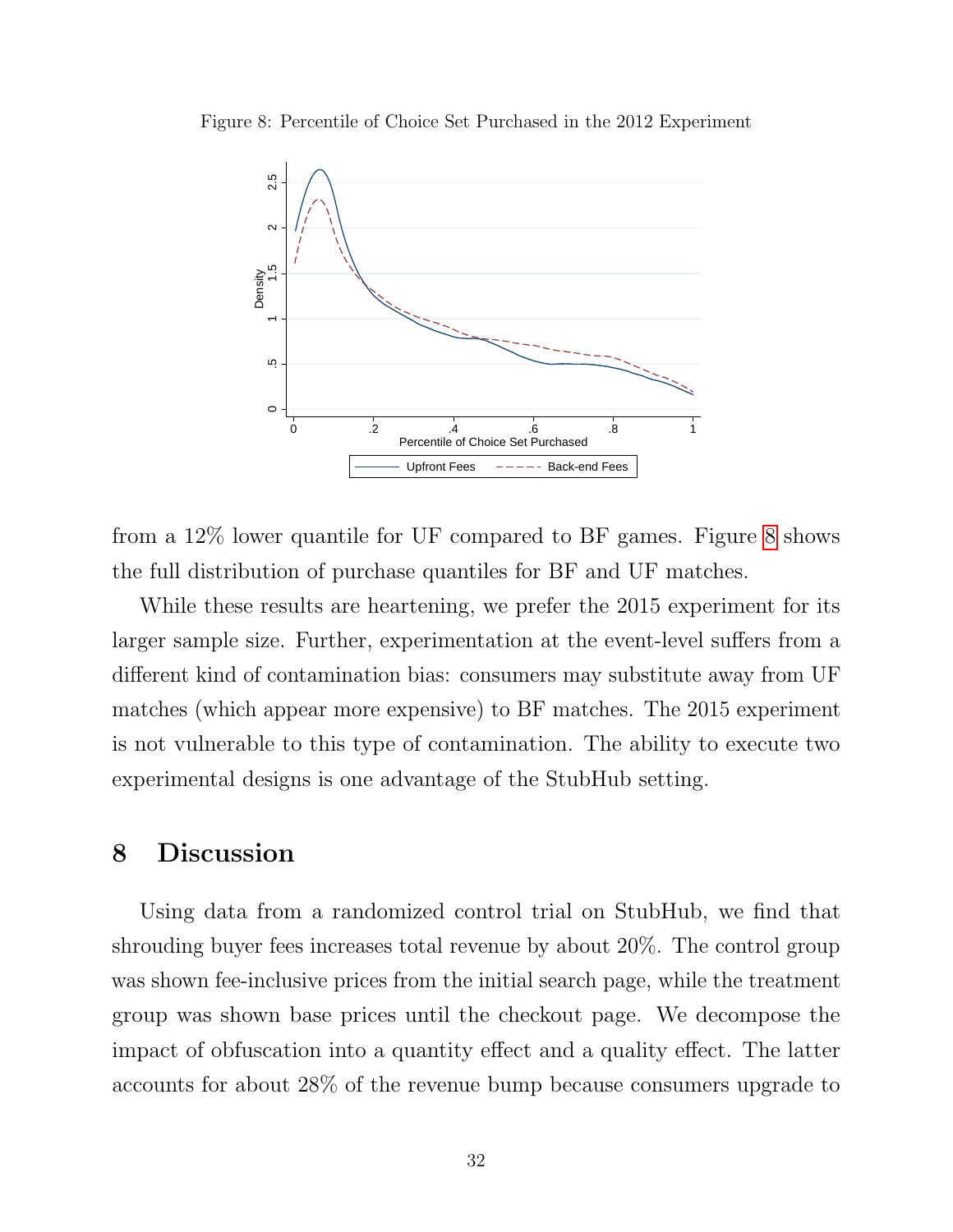higher quality products when they observe lower prices initially. We find that consumers who are shown fees upfront drop off early in the purchase funnel, while those shown fees later are more likely to exit after the site displays total prices, consistent with consumer misinformation.

We find that salience persists beyond initial misinformation. Experienced users, who arguably should anticipate the fee, spend 15% more on StubHub when the fee is shrouded. More strikingly, after the platform switched to Backend Fees, the users exposed to the BF treatment during the experiment spend similar amounts to those newly exposed to Back-end Fees. This behavior suggests that experience with Back-end Fees does not give users an advantage in anticipating true final prices. These patterns suggest that salience is not a one-off phenomenon, which becomes irrelevant as consumers learn about the sales environment. It is perhaps unsurprising, if not reassuring, that we find that sellers respond to changes in the salience of the buyer experience. Sellers are more likely to list high quality tickets when fees are presented at the back-end, highlighting the nuance of salience effects on a platform.

Our results also demonstrate that price salience looms large in markets where consumers purchase only intermittently. The existing literature focuses on contexts where consumers purchase frequently, such as grocery stores in [Chetty et al.](#page-36-0) [\(2009\)](#page-36-0). In these settings, consumers plausibly hold strong beliefs about both the amount and presentation of fees and taxes,  $^{13}$  $^{13}$  $^{13}$  and so we might interpret their response to an abrupt change in salience as a reaction to offequilibrium path play. In contrast, most users who visit StubHub during our experiment are new to the site. Their reactions to salience may more closely parallel reactions in markets like real estate, higher education, or automobiles, where policy<br>makers might play a role in mandating fee disclosure.<br> $^{14}$  $^{14}$  $^{14}$ 

To underscore the magnitude of these salience effects, Table [9](#page-35-0) presents

<span id="page-34-0"></span><sup>&</sup>lt;sup>13</sup>[Chetty et al.](#page-36-0) [\(2009\)](#page-36-0) provide survey evidence that the modal consumer in their setting identifies the correct tax level.

<span id="page-34-1"></span> $^{14}E.g.,$  starting in 2012, the Department of Transportation requires airlines to advertise fee-inclusive prices.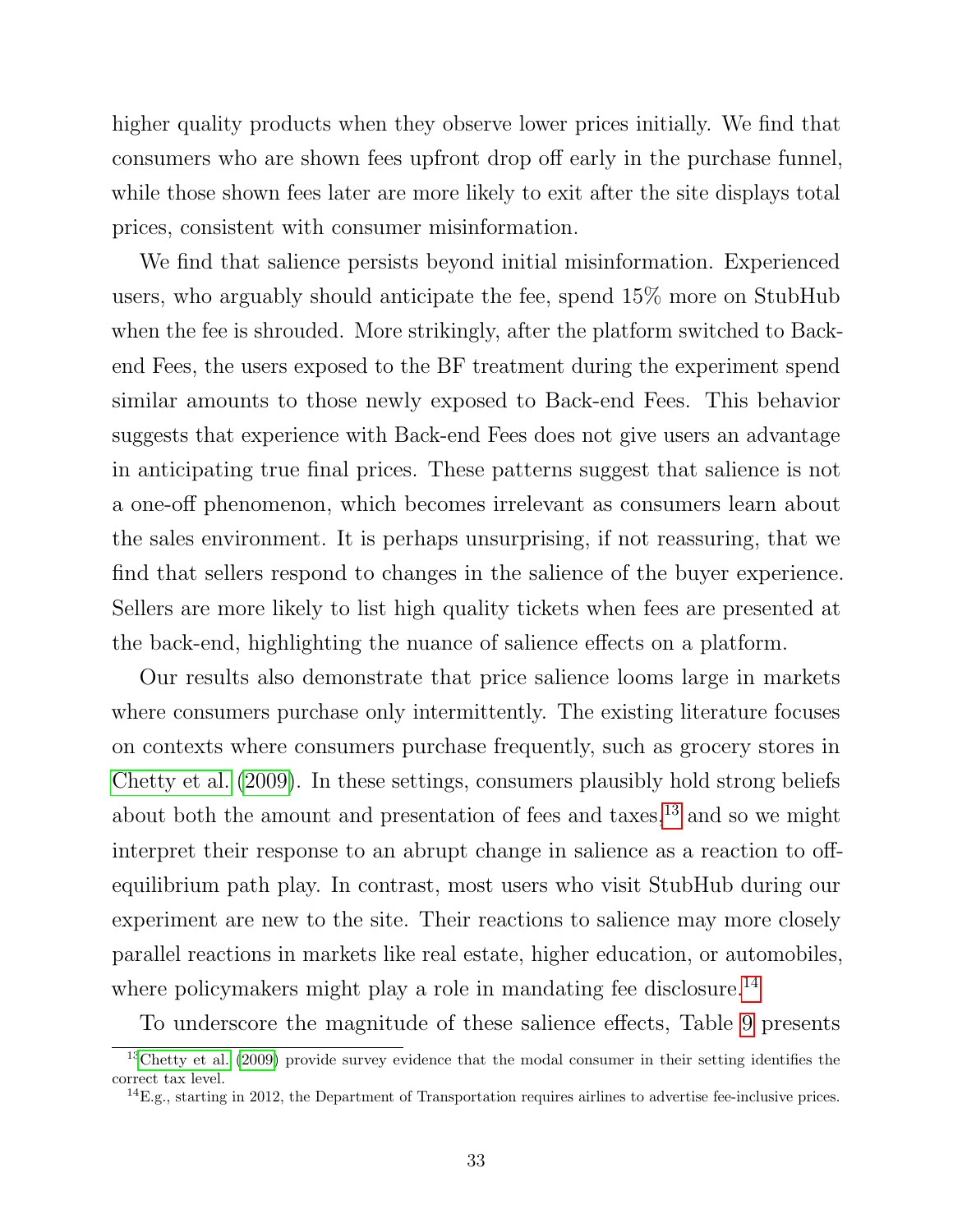<span id="page-35-0"></span>

| Marketplace       | Salience | Fee                                                                              |
|-------------------|----------|----------------------------------------------------------------------------------|
| AirBnB            | BF       | $6-12\%$ Service Fee + Cleaning Fee <sup>*</sup> + Tax                           |
| DoorDash          | MixBF/UF | Service Fee $(7-15\%)$ + Delivery Fee $(0.99-7.99)$ , for non-subscribers) + Tax |
| $e$ Bay           | ΒF       | Any Shipping Fees $+$ Sales Tax                                                  |
| Etsy              | ΒF       | Any Shipping Fees + Sales Tax (Buyer, Depending on Residency)                    |
| HomeAway          | ΒF       | $5-9\%$ Service Fee + Cleaning Fee ** + Taxes                                    |
| Hotels.com        | ΒF       | Variable Service Fee $+$ Taxes                                                   |
| Instacart         | BF       | $5\%$ Fee + Any Tip                                                              |
| Postmates         | BF       | Service Fee $+$ Delivery Fee $(3.99-5.99, \text{ for non-subscripts})$           |
| SeatGeek          | UF       | 20% (Includes Any Delivery Fee)                                                  |
| <b>TaskRabbit</b> | MixBF/UF | 15% Upfront Service Fee $+ 7.5\%$ Back-end Trust & Safety Fee                    |
| Ticketmaster      | ΒF       | $20\% +$ (Service + Any Facility or Processing Fees)                             |

Table 9: Fee Presentation across Platforms

Notes: Fee levels taken from platform where possible, otherwise from news articles describing the platform. The third column (Fee) contains links to references for fee level information. Salience data collected by hand in September 2018.

information on fee levels and presentation at other online ticket retailers and decentralized marketplaces. The variation across firms is striking: while Ticketmaster uses Back-end Fees, SeatGeek defaults to Upfront Fees. Taskrabbit, a home improvement labor market, includes a 15% service fee in the upfront price, but adds a 7.5% trust and safety fee on the back-end. More work exploring the equilibrium determinants of obfuscation across industries and companies would help shed light on the use and impacts of price obfuscation.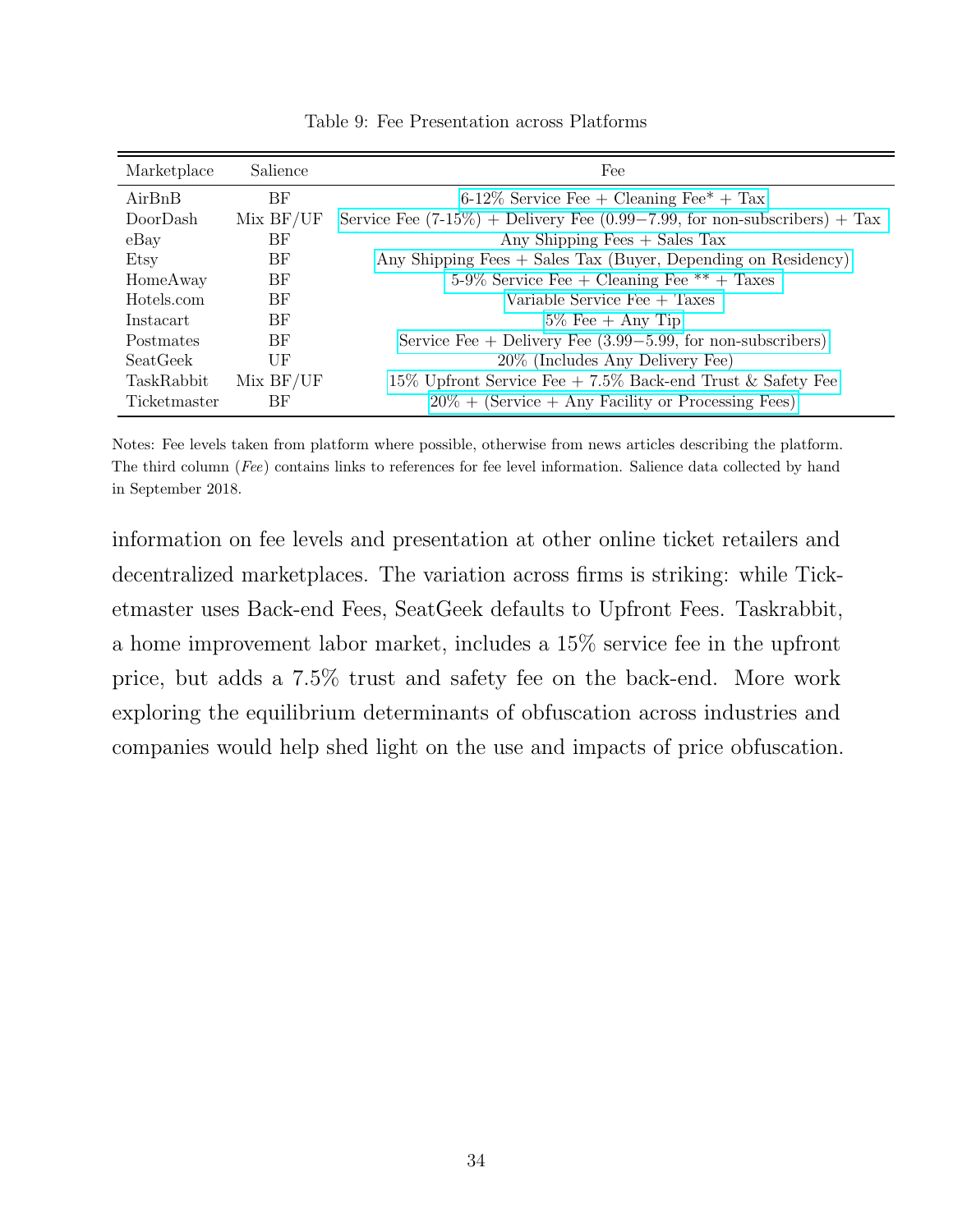## References

- <span id="page-36-3"></span>Abaluck, Jason and Jonathan Gruber, "Choice Inconsistencies among the Elderly: Evidence from Plan Choice in the Medicare Part D Program," The American Economic Review, June 2011, 101 (4), 1180–1210.
- <span id="page-36-2"></span>Allcott, Hunt and Dmitry Taubinsky, "Evaluating Behaviorally Motivated Policy: Experimental Evidence from the Lightbulb Market," The American Economic Review, 2015, 105 (8), 2510–2538.
- <span id="page-36-12"></span>Blake, Thomas and Dominic Coey, "Why Marketplace Experimentation is Harder than it Seems: The Role of Test-Control Interference," Proceedings of the 2014 ACM Conference on Economics and Computation, 2014, EC15, 567–582.
- <span id="page-36-10"></span>, Chris Nosko, and Steven Tadelis, "Returns to Consumer Search: Evidence from eBay," Proceedings of the 2016 ACM Conference on Economics and Computation, 2016, EC17, 531–545.
- <span id="page-36-5"></span>Bordalo, Pedro, Nicola Gennaioli, and Andrei Shleifer, "Salience and Consumer Choice," Journal of Political Economy, 2013, 121 (5), 803–843.
- <span id="page-36-1"></span>Brynjolfsson, Erik and Michael D. Smith, "Consumer Decision-making at an Internet Shopbot: Brand Still Matters," Journal of Industrial Economics, 2001, XLIX (4), 541–558.
- <span id="page-36-0"></span>Chetty, Raj, Adam Looney, and Kory Kroft, "Salience and Taxation: Theory and Evidence," The American Economic Review, September 2009, 99 (4), 1145–1177.
- <span id="page-36-4"></span>DellaVigna, Stefano, "Psychology and Economics: Evidence from the Field," Journals of Economics Literature, 2009, 47 (2), 315–372.
- <span id="page-36-7"></span>Ellison, Glenn, "A Model of Add-On Pricing," The Quarterly Journal of Economics, May 2005,  $120(2)$ , 585–637.
- <span id="page-36-6"></span>and Sara Fisher Ellison, "Search, Obfuscation, and Price Elasticities On The Internet," Econometrica, March 2009, 77 (2), 427–452.
- <span id="page-36-9"></span>Finkelstein, Amy, "E-Z Tax: Tax Salience and Tax Rates," The Quarterly Journal of Economics, 2009, 124 (3), 969–1010.
- <span id="page-36-8"></span>Gabaix, Xavier and David Laibson, "Shrouded Attributes, Consumer Myopia, and Information Supression in Competitive Markets," Quarterly Journal of Economics, May 2006, pp. 505–539.
- <span id="page-36-11"></span>Goeree, Michelle Sovinsky, "Limited Information and Advertising in the U.S. Personal Computer Industry," Econometrica, September 2008, 76 (5), 1017–1074.